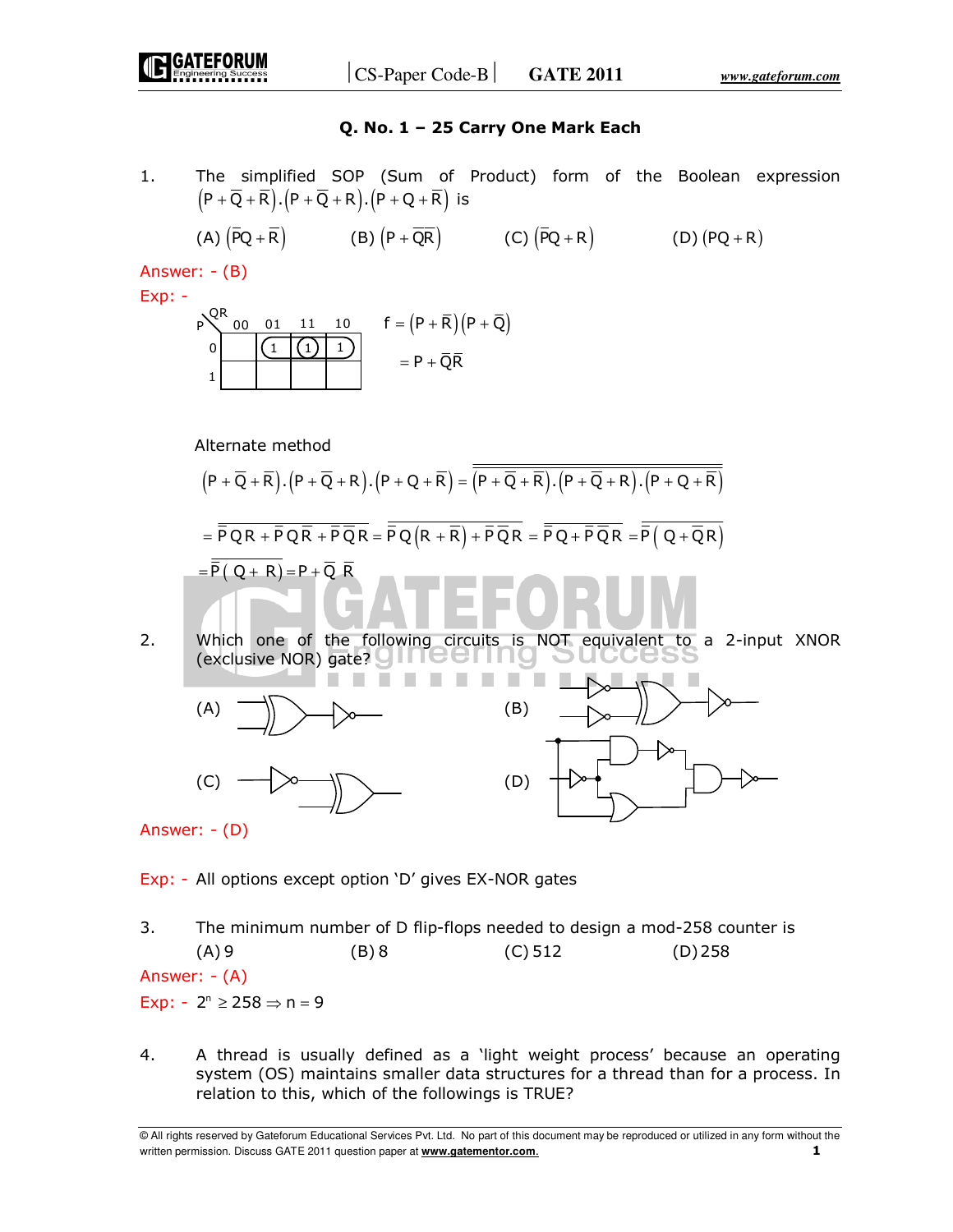- (A) On per-thread basis, the OS maintains only CPU register state
- (B) The OS does not maintain a separate stack for each thread
- (C) On per-thread basis, the OS does not maintain virtual memory state
- (D) On per thread basis, the OS maintains only scheduling and accounting information

Answer: - (A)

5. K4 and Q3 are graphs with the following structures



Which one of the following statements is TRUE in relation to these graphs?

- (A) K4 is planar while Q3 is not (B) Both K4 and Q3 are planar
- (C) Q3 is planar while K4 is not (D) Neither K4 not Q3 is planar



∴ Both  $K_4$  and  $Q_3$  are planar

6. If the difference between the expectation of the square of random variable  $\left(\mathsf{E}\left[X^2\right]\right)$  and the square of the expectation of the random variable  $\left(\mathsf{E}\left[X^2\right]\right)$  is denoted by R then

 $(A) R = 0$  (B) R<0 (C)  $R \ge 0$  (D) R>0

Answer: - (C)

- 7. The lexical analysis for a modern computer language such as Java needs the power of which one of the following machine models in a necessary and sufficient sense?
	- (A) Finite state automata
	- (B) Deterministic pushdown automata
	- (C) Non-Deterministic pushdown automata

<sup>©</sup> All rights reserved by Gateforum Educational Services Pvt. Ltd. No part of this document may be reproduced or utilized in any form without the written permission. Discuss GATE 2011 question paper at **www.gatementor.com**. **2**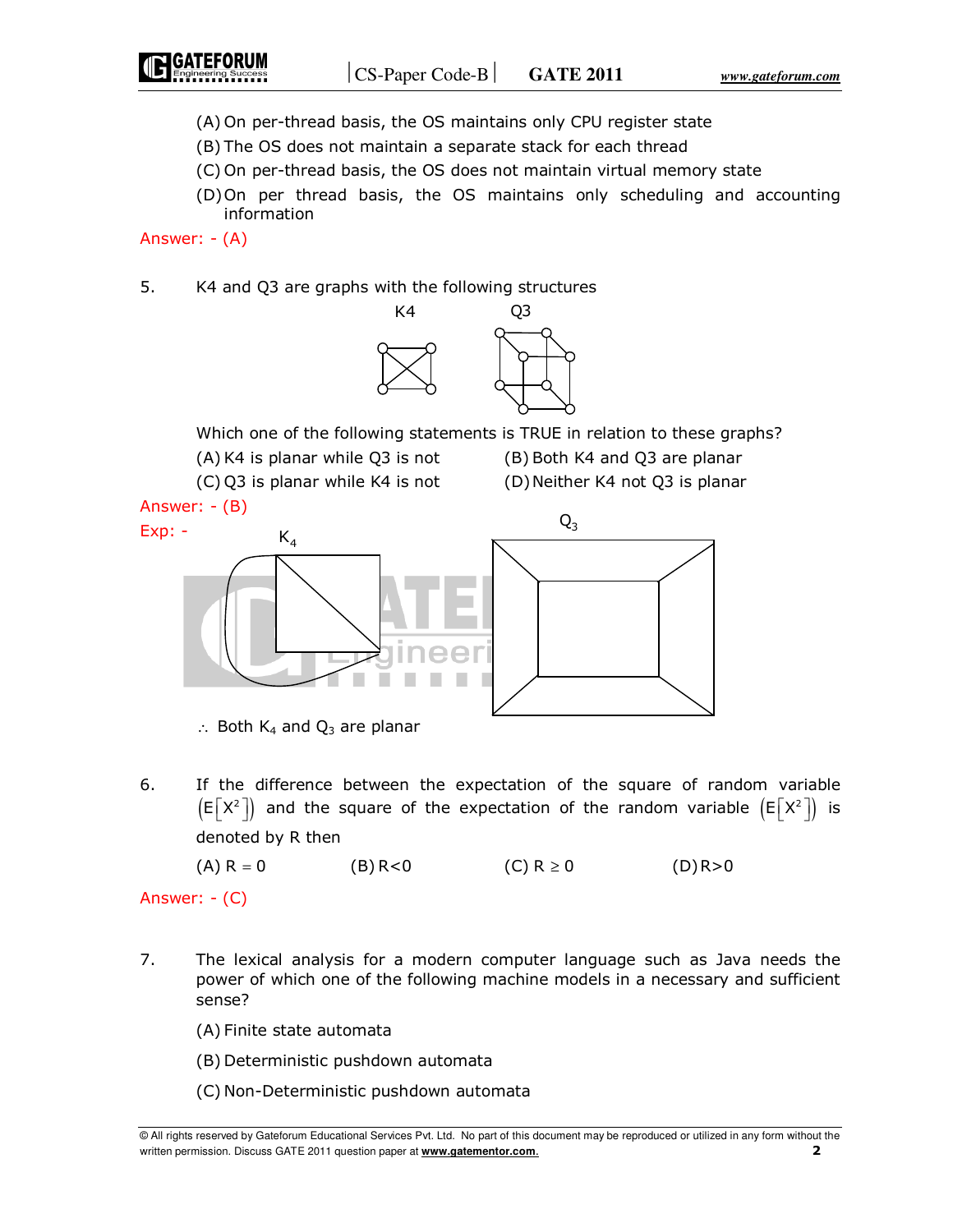(D) Turing machine

Answer: - (A)

Exp: - Lexical Analysis is implemented by finite automata

8. Let the page fault service time be 10ms in a computer with average memory access time being 20ns. If one page fault is generated for every  $10^6$  memory accesses, what is the effective access time for the memory?

(A) 21ns (B) 30ns (C) 23ns (D) 35ns

Answer: - (B)

Exp:  $-P = page$  fault rate

 $EA = p \times page$  fault service time

$$
+(1-p) \times \text{Memory access time}
$$

$$
= \frac{1}{10^6} \times 10 \times 10^6 + \left(1 - \frac{1}{10^6}\right) \times 20 \cong 29.9 \text{ns}
$$

9. Consider a hypothetical processor with an instruction of type LW R1, 20(R2), which during execution reads a 32-bit word from memory and stores it in a 32-bit register R1. The effective address of the memory location is obtained by the addition of constant 20 and the contents of register R2. Which of the following best reflects the addressing mode implemented by this instruction for the operand in memory?

(A) Immediate Addressing (B) Register Addressing

(C) Register Indirect Scaled Addressing (D) Base Indexed Addressing

Answer: - (D)

Exp: - Here 20 will act as base and content of  $R_2$  will be index

10. What does the following fragment of C-program print?

 $\mathsf{printf}(\text{"\%s", p+p[3]-p[1]});$ char c $[$   $]$  = "GATE2011"; char  $\overline{p} = c$ ; (A) GATE2011 (B) E2011 (C) 2011 (D) 011

Answer: - (C)

<sup>©</sup> All rights reserved by Gateforum Educational Services Pvt. Ltd. No part of this document may be reproduced or utilized in any form without the written permission. Discuss GATE 2011 question paper at **www.gatementor.com**. **3**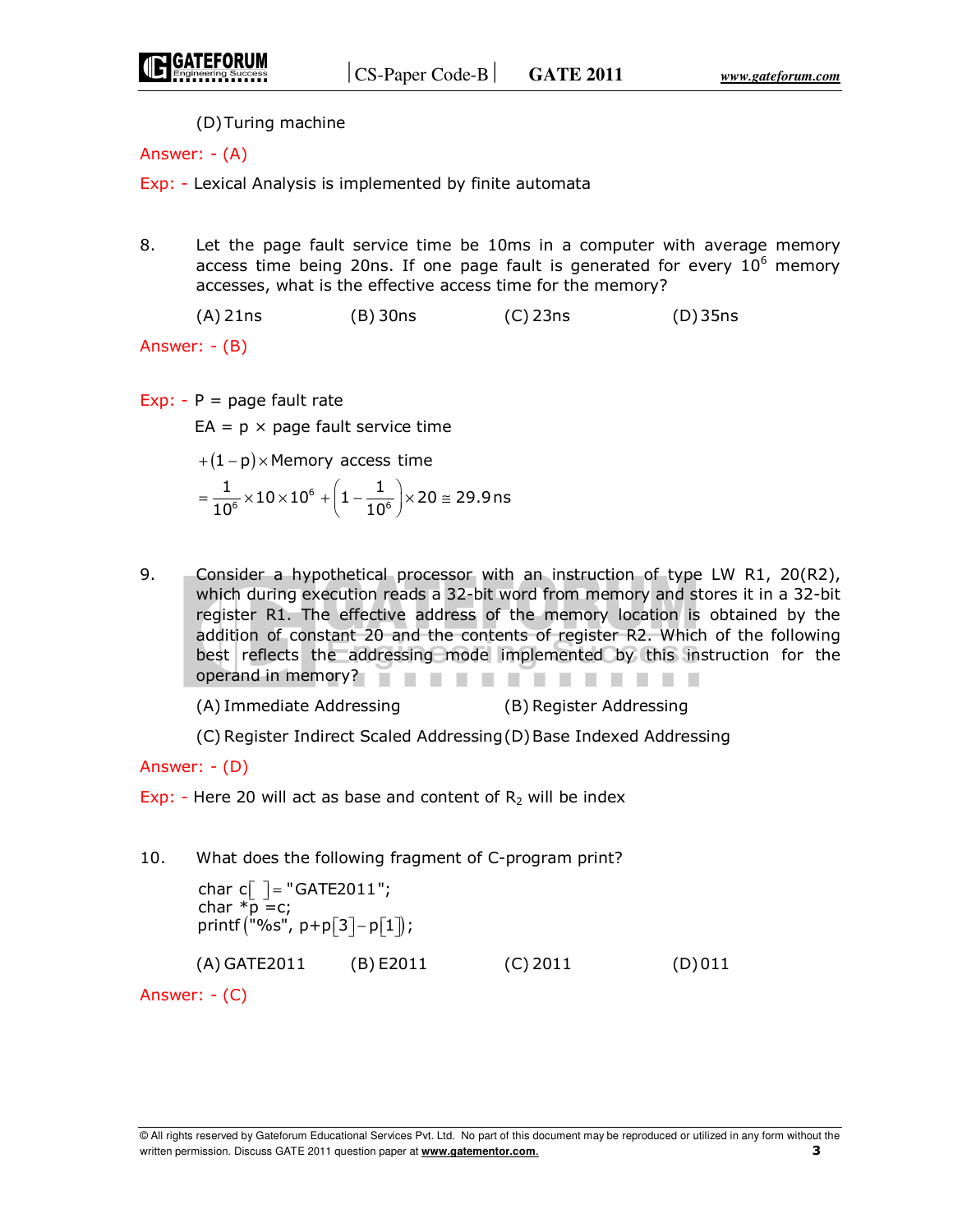11. A max-heap is a heap where the value of each parent is greater than or equal to the value of its children. Which of the following is a max-heap?



Answer: - (B)

Exp: - Heap is a complete binary tree

12. An algorithm to find the length of the longest monotonically increasing sequence of numbers in an array  $A[0:n-1]$  is given below.  $CCCSS$ 

Let L<sub>i</sub> denote the length of the longest monotonically increasing sequence starting at index i in the array

Initialize  $L_{n-1} = 1$ 

For all i such that  $0 \le i \le n - 2$ 

$$
L_i = \begin{cases} 1 + L_{i+1} & \text{if } A[i] < A[i+1] \\ 1 & \text{Otherwise} \end{cases}
$$

 Finally the length of the longest monotonically increasing sequence is Max  $(L_{_0},L_{_1},...,L_{_{n-1}})$  . Which of the following statements is TRUE?

(A) The algorithm uses dynamic programming paradigm

 (B) The algorithm has a linear complexity and uses branch and bound paradigm (C) The algorithm has a non-linear polynomial complexity and uses branch and bound paradigm

(D) The algorithm uses divide and conquer paradigm.

Answer: - (A)

13. Let P be a regular language and Q be a context free language such that  $Q \subset P$ . (For example, let P be the language represented by the regular expression  $p^*q^*$ and Q be  $\{p^n q^n \mid n \in N\}$ ). Then which of the following is ALWAYS regular?

(A) P  $\cap$  Q  $(B)$  P  $\cap$  Q  $(C)$   $\Sigma^*$  - P  $(D)$   $\Sigma^*$  - Q

<sup>©</sup> All rights reserved by Gateforum Educational Services Pvt. Ltd. No part of this document may be reproduced or utilized in any form without the written permission. Discuss GATE 2011 question paper at **www.gatementor.com**. **4**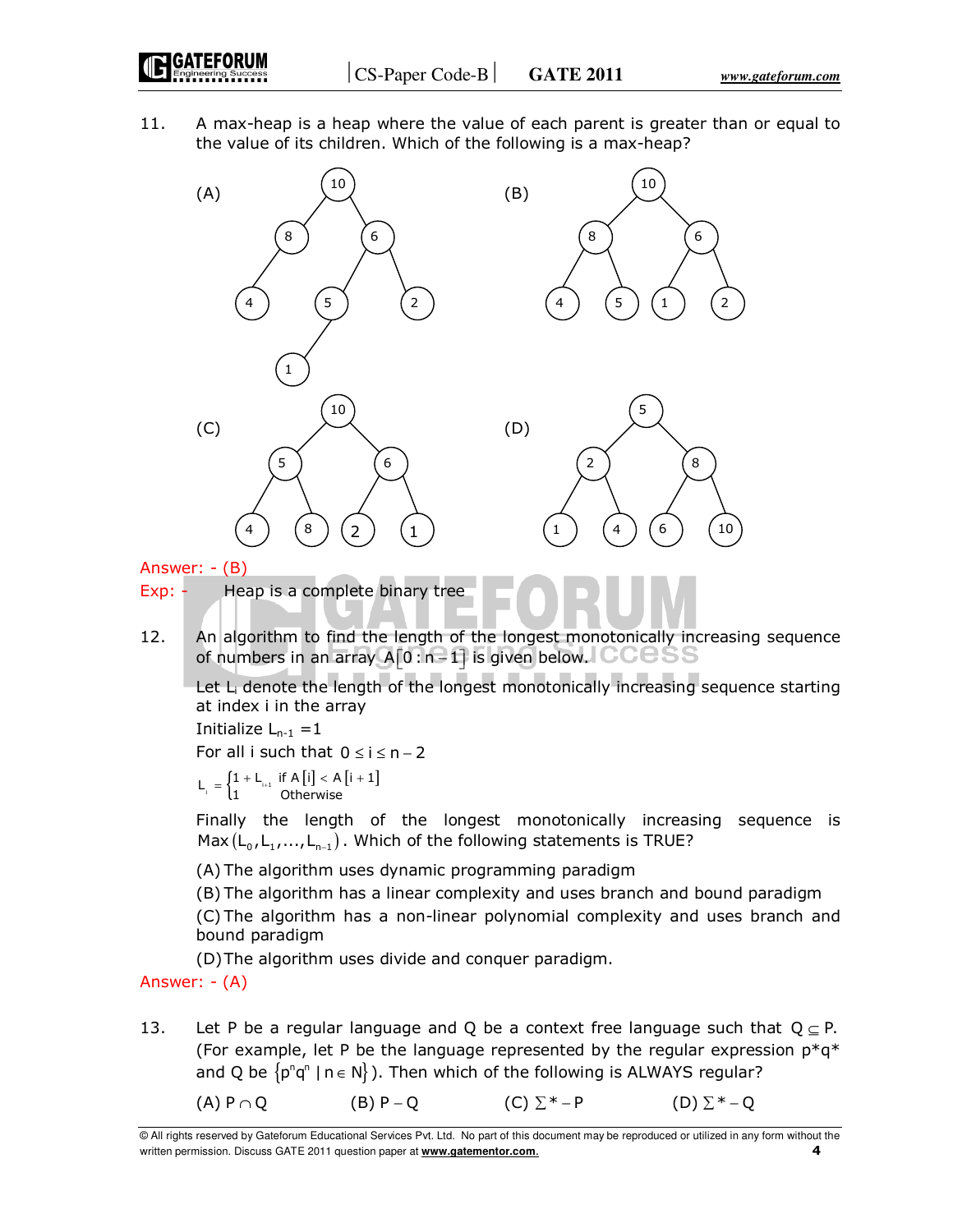## Answer: - (C)

Exp:  $-\Sigma^*$  – P is the complement of P so it is always regular,

since regular languages are closed under complementation

- 14. In a compiler, keywords of a language are recognized during (A) parsing of the program (B) the code generation
	- (C) the lexical analysis of the program (D) dataflow analysis

Answer: - (C)

Exp: - Any identifier is also a token so it is recognized in lexical Analysis

- 15. A layer-4 firewall (a device that can look at all protocol headers up to the transport layer) CANNOT
	- (A) block entire HTTP traffic during 9:00PM and 5:00AM
	- (B) block all ICMP traffic
	- (C) stop incoming traffic from a specific IP address but allow outgoing traffic to the same IP address

 (D) block TCP traffic from a specific user on a multi-user system during 9:00PM and 5:00AM

Answer: - (A)

- Exp: Since it is a layer 4 firewall it cannot block application layer protocol like HTTP.
- 16. If two fair coins are flipped and at least one of the outcomes is known to be a head, what is the probability that both outcomes are heads?
- $(A) 1/3$  (B)  $1/4$  (C)  $1/2$  (D) 2/3 Answer: - (A)
- Exp: Sample space =  ${HH, HT, TH}$

Required probability  $=\frac{1}{3}$ =

- 17. Consider different activities related to email.
	- m1: Send an email from a mail client to a mail server

m2: Download an email from mailbox server to a mail client

- m3: Checking email in a web browser
- Which is the application level protocol used in each activity?
- (A) m1:HTTP m2:SMTP m3:POP (B) m1:SMTP m2:FTP m3:HTTP
- (C) m1: SMTP m2: POP m3: HTTP (D) m1: POP m2: SMTP m3:IMAP

Answer: - (C)

Exp: - Sending an email will be done through user agent and message transfer agent by SMTP, downloading an email from mail box is done through POP, checking email in a web browser is done through HTTP

<sup>©</sup> All rights reserved by Gateforum Educational Services Pvt. Ltd. No part of this document may be reproduced or utilized in any form without the written permission. Discuss GATE 2011 question paper at **www.gatementor.com**. **5**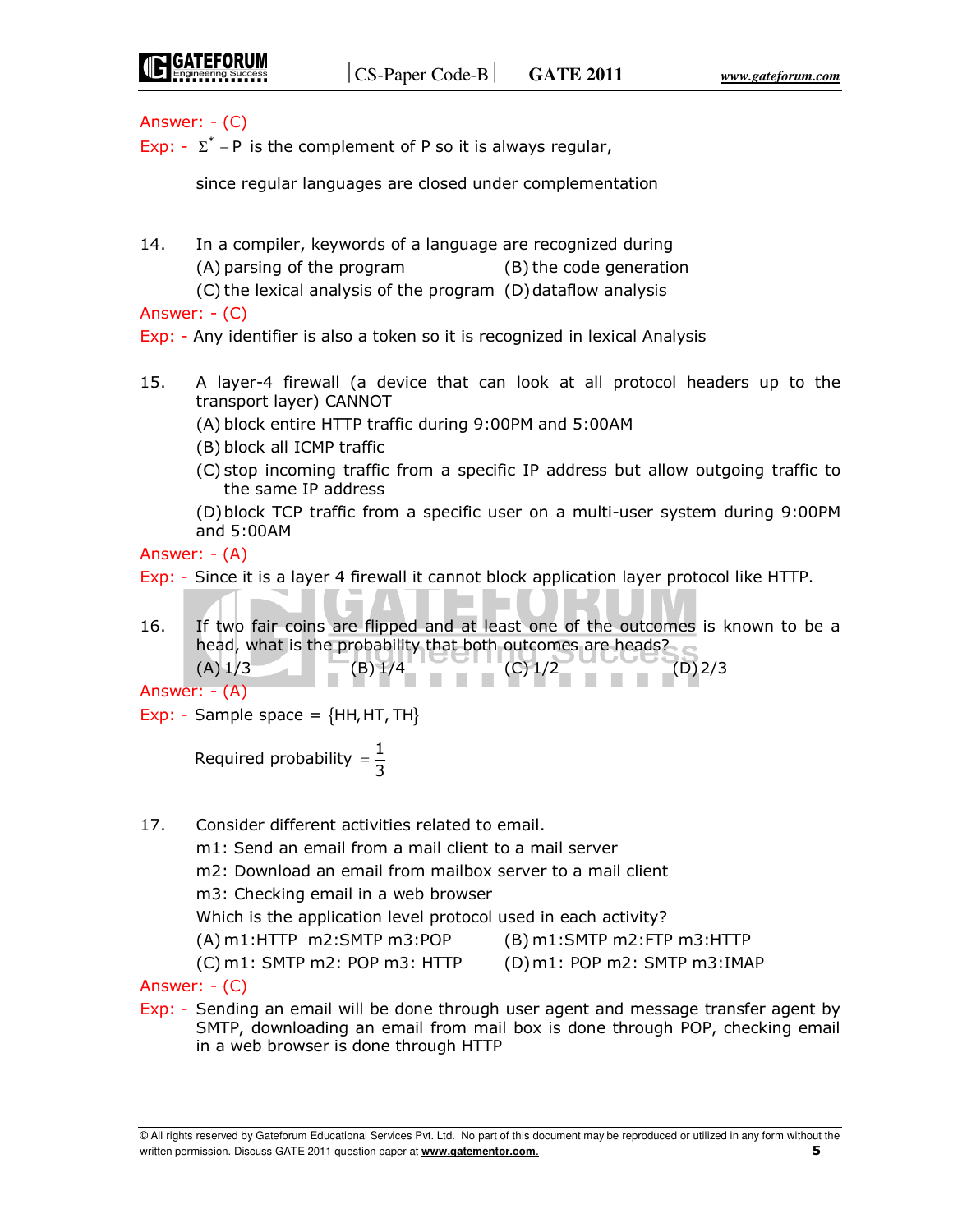18. A company needs to develop a strategy for software product development for which it has a choice of two programming languages L1 and L2. The number of lines of code (LOC) developed using L2 is estimated to be twice the LOC developed with L1. the product will have to be maintained for five years. Various parameters for the company are given in the table below.

| <b>Parameter</b>                 | Language L1   | Language L2  |
|----------------------------------|---------------|--------------|
| Man years needed for development | LOC / 10000   | LOC / 10000  |
| Development Cost per year        | Rs. 10,00,000 | Rs. 7,50,000 |
| Maintenance time                 | 5 years       | 5 years      |
| Cost of maintenance per year     | Rs. 1,00,000  | Rs. 50,000   |

 Total cost of the project includes cost of development and maintenance. What is the LOC for L1 for which the cost of the project using L1 is equal to the cost of the project using L2?

 $(A)$  4000 (B) 5000 (C) 4333 (D) 4667

Answer: - (B)

Exp: - LOC  $L_1 = x$ 

$$
L_2 = 2x
$$

Total cost of project

| $\frac{1}{2}$ × 1000000 + 5 × 100000 = - | $\times$ 750000 + 50000 $\times$ 5 |
|------------------------------------------|------------------------------------|
| $100x + 500000 = 150x + 250000$          |                                    |
| $\Rightarrow$ 50x = 500000 - 250000      |                                    |
|                                          | no Liumeering Success              |

- 19. Let the time taken to switch between user and kernel modes of execution be  $t_1$ while the time taken to switch between two processes be  $t<sub>2</sub>$ . Which of the following is TRUE?
	- (A)  $t_1 > t_2$
	- (B)  $t_1 = t_2$
	- (C)  $t_1 < t_2$

(D) Nothing can be said about the relation between  $t_1$  and  $t_2$ 

Answer: - (C)

Exp: - Process switching also involves mode changing.

20. A company needs to develop digital signal processing software for one of its newest inventions. The software is expected to have 40000 lines of code. The company needs to determine the effort in person-months needed to develop this software using the basic COCOMO model. The multiplicative factor for this model is given as 2.8 for the software development on embedded systems, while the exponentiation factor is given as 1.20. What is the estimated effort in personmonths?

<sup>©</sup> All rights reserved by Gateforum Educational Services Pvt. Ltd. No part of this document may be reproduced or utilized in any form without the written permission. Discuss GATE 2011 question paper at **www.gatementor.com**. **6**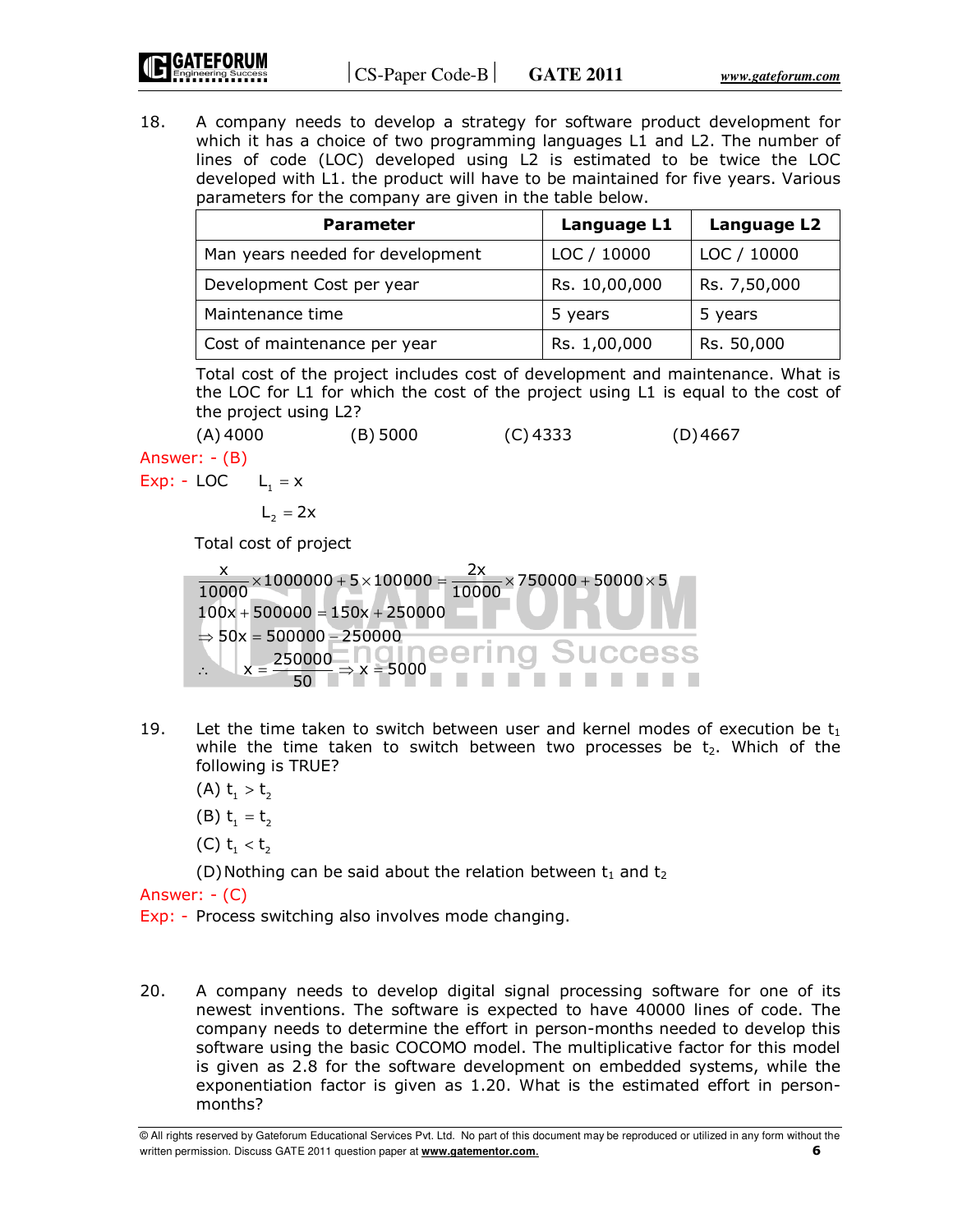|                                                                                                                                          | $CS$ -Paper Code-B | <b>GATE 2011</b> | www.gateforum.com |
|------------------------------------------------------------------------------------------------------------------------------------------|--------------------|------------------|-------------------|
| $(A)$ 234.25<br>Answer: $-(A)$<br>Exp: - Effort person per month                                                                         | $(B)$ 932.50       | $(C)$ 287.80     | $(D)$ 122.40      |
| $=\alpha$ . (kDSI) <sup>B</sup><br>$KDSI = Kilo LOC$<br>$=2.8\times(40)^{1.20}$<br>$= 2.8 \times 83.6511$<br>$= 234.22$ person per month |                    |                  |                   |

- 21. Which of the following pairs have DIFFERENT expressive power?
	- (A) Deterministic finite automata (DFA) and Non-deterministic finite automata (NFA)
	- (B) Deterministic push down automata (DPDA) and Non-deterministic push down automata (NPDA)
	- (C) Deterministic single-tape Turing machine and Non-deterministic single tape Turing machine
	- (D) Single-tape Turing machine and multi-tape Turing machine

# Answer: - (B)

Exp: - NPDA is more powerful than DPDA.

Hence answer is (B)

- 22. HTML (Hyper Text Markup Language) has language elements which permit certain actions other than describing the structure of the web document. Which one of the following actions is NOT supported by pure HTML (without any server or client side scripting) pages?
	- (A) Embed web objects from different sites into the same page
	- (B) Refresh the page automatically after a specified interval
	- (C) Automatically redirect to another page upon download
	- (D) Display the client time as part of the page

Answer: - (D)

- 23. Which of the following is NOT desired in a good Software Requirement Specifications (SRS) document?
	- (A) Functional Requirements
	- (B) Non Functional Requirements
	- (C) Goals of Implementation
	- (D) Algorithms for Software Implementation

# Answer: - (D)

24. A computer handles several interrupt sources of which the following are relevant for this question.

 Interrupt from CPU temperature sensor Interrupt from Mouse

<sup>©</sup> All rights reserved by Gateforum Educational Services Pvt. Ltd. No part of this document may be reproduced or utilized in any form without the written permission. Discuss GATE 2011 question paper at **www.gatementor.com**. **7**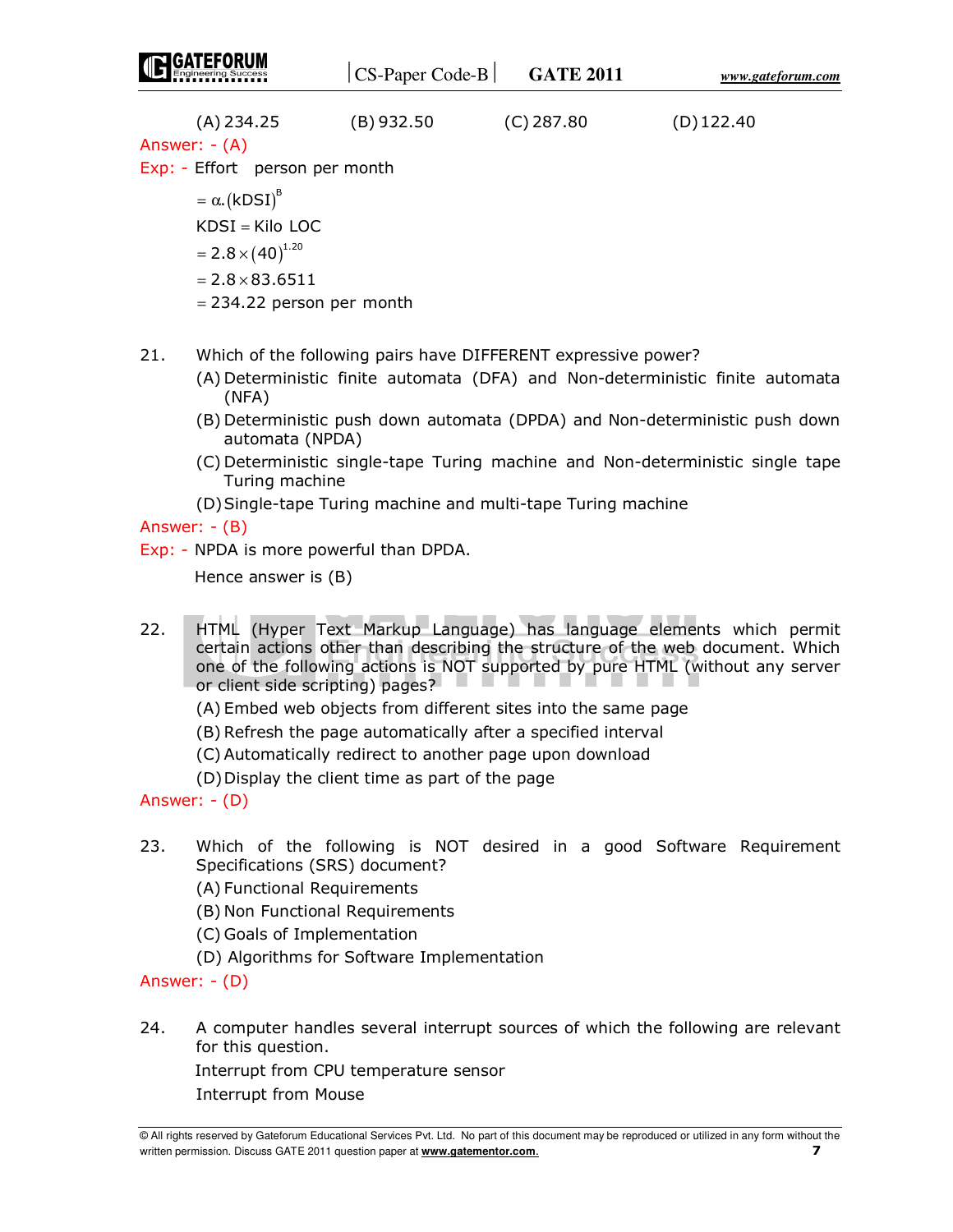Interrupt from Keyboard Interrupt from Hard Disk (A) Interrupt from Hard Disk (B) Interrupt from Mouse

(C) Interrupt from Keyboard (D) Interrupt from CPU temp sensor

- 25. Consider a relational table with a single record for each registered student with the following attributes.
	- 1. Registration\_Number: Unique registration number for each registered student
	- 2. UID: Unique Identity number, unique at the national level for each citizen
	- 3. BankAccount Number: Unique account number at the bank. A student can have multiple accounts or joint accounts. This attributes stores the primary account number
	- 4. Name: Name of the Student
	- 5. Hostel Room: Room number of the hostel

Which of the following options is INCORRECT?

(A) BankAccount\_Number is a candidate key

- (B) Registration\_Number can be a primary key
- (C) UID is a candidate key if all students are from the same country
- (D) If S is a superkey such that  $S \cap UID$  is NULL then S UUID is also a superkey

Answer: - (A)

Exp: - In case two students hold joint account then BankAccount\_Num will not uniquely determine other attributes.

41 . . . . . . . . . . . . . . . .

**SALLER** 

## **Q. No. 26 – 51 Carry Two Marks Each**

26. Which of the given options provides the increasing order of asymptotic complexity of functions  $f_1, f_2, f_3$  and  $f_4$ ?

$$
f_1(n) = 2^n; f_2(n) = n^{3/2}; f_3(n) = n \log_2 n; f_4(n) = n^{\log_2 n}
$$

(A)  $f_3$ ,  $f_2$ ,  $f_4$ ,  $f_1$  (B)  $f_3$ ,  $f_2$ ,  $f_1$ ,  $f_4$  (C)  $f_2$ ,  $f_3$ ,  $f_1$ ,  $f_4$  (D)  $f_2$ ,  $f_3$ ,  $f_4$ ,  $f_1$ Answer: - (A) Let  $n = 1024$  $f_1(n) = 2^{1024}$  $f_2(n) = 2^{15}$  $f_3(n) = 10 \times 2^{10}$  $f_4(n) = 1024^{10} = 2^{100}$ 

 $\therefore$  f<sub>3</sub>, f<sub>2</sub>, f<sub>4</sub>, f<sub>1</sub> is the rquired increasing order

Answer: - (D)

<sup>©</sup> All rights reserved by Gateforum Educational Services Pvt. Ltd. No part of this document may be reproduced or utilized in any form without the written permission. Discuss GATE 2011 question paper at **www.gatementor.com**. **8**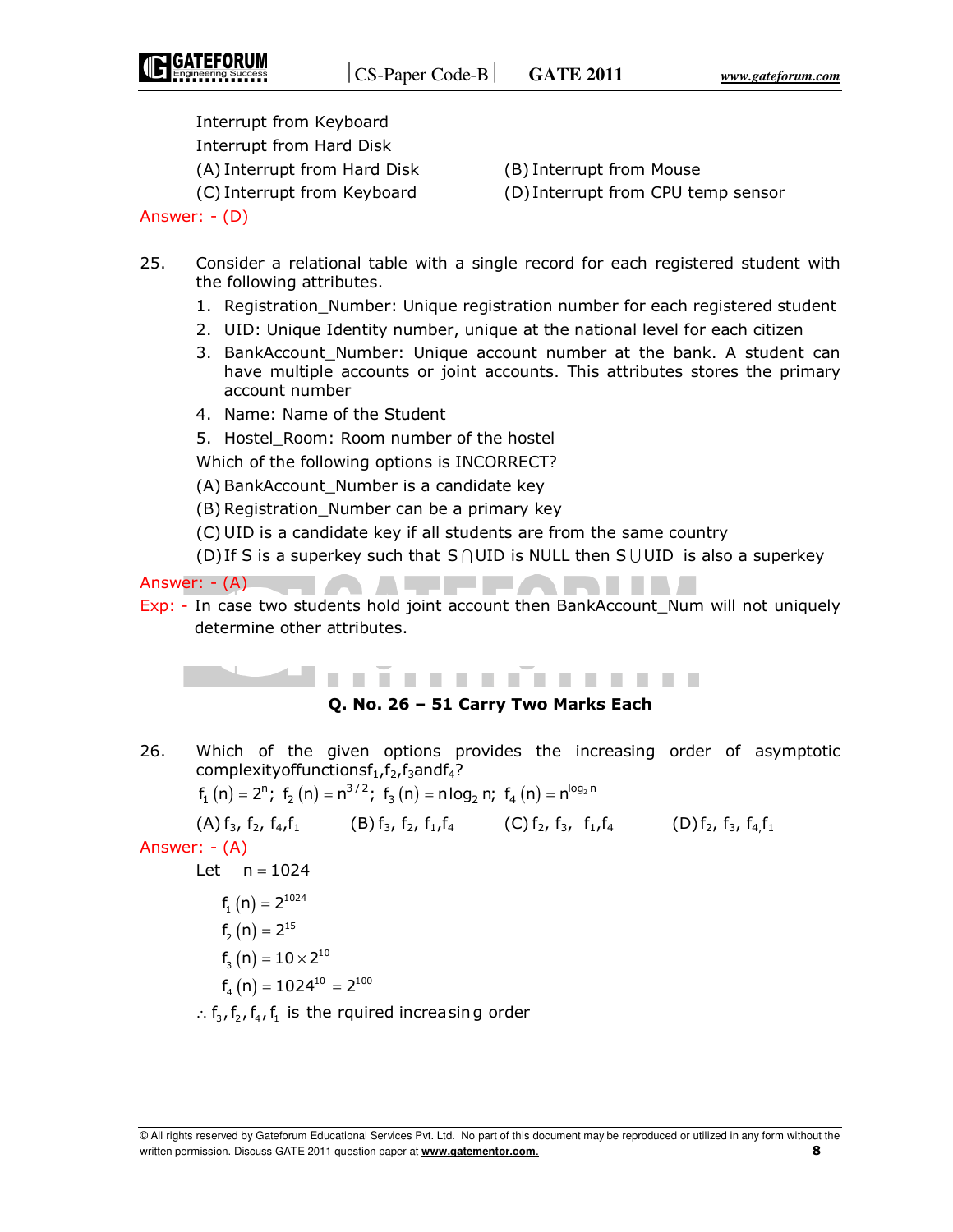27. Four matrices M<sub>1</sub>, M<sub>2</sub>, M<sub>3</sub> and M<sub>4</sub> are dimensions  $p \times q$ ,  $q \times r$ ,  $r \times s$  and  $s \times t$ respectively can be multiplied in several ways with different number of total scalar multiplications. For example When multiplied as  $((M_1 \times M_2) \times (M_3 \times M_4))$  the total number of scalar multiplications is pqr+rst+prt. When multiplied as  $(((M, \times M, \times M, \times M))$ , the total number of scalar multiplications is pqr+prs+pst.

If  $p=10$ ,  $q=100$ ,  $r=20$ ,  $s=5$  and  $t=80$ , then the minimum number of scalar multiplications needed is

(A) 248000 (B) 44000 (C) 19000 (D) 25000

Answer: - (C)

Exp: - Multiply as  $(M_1 \times (M_2 \times M_3)) \times M_4$ 

The total number of scalar multiplication is

 $= qrs + pqs + pst$  $= 10000 + 5000 + 4000 = 19000$ 

28. Consider a relational table r with sufficient number of records, having attributes  $A_1$ ,  $A_2$ ,...,  $A_n$  and let  $1 \le p \le n$ . Two queries Q1 and Q2 are given below.

 $\mathsf{Q1}:\; \pi_{\mathsf{A1}...\mathsf{A}_\mathsf{n}}\left(\sigma_{\mathsf{A_p}=\mathsf{c}}\left(\mathsf{r}\right)\right)$  where  $\mathsf{c}$  is a const Q2:  $\pi_{A1...A_n}(\sigma_{c_1\leq A_p\leq c_2}(r))$  where  $c_1$  and  $c_2$  are constants

The database can be configured to do ordered indexing on  $A_p$  or hashing on  $A_p$ . Which of the following statements is TRUE?

(A) Ordered indexing will always outperform hashing for both queries

(B) Hashing will always outperform ordered indexing for both queries

(C) Hashing will outperform ordered indexing on Q1, but not on Q2

(D) Hashing will outperform ordered indexing on Q2, but not on Q1.

Answer: - (C)

29. Consider the matrix as given below.

 $\begin{bmatrix} 1 & 2 & 3 \end{bmatrix}$  $\begin{vmatrix} 0 & 4 & 7 \end{vmatrix}$  $\begin{bmatrix} 0 & 0 & 3 \end{bmatrix}$  $\begin{bmatrix} 0 & 4 & 7 \end{bmatrix}$ 

 Which one of the following provides the CORRECT values of eigenvalues of the matrix?

 $(A) 1,4,3$  (B) 3,7,3 (C) 7,3,2 (D) 1,2,3

Answer: - (A)

Exp: - Given matrix is upper triangular matrix and its diagonal elements are its eigen  $values = 1, 4, 3$ 

<sup>©</sup> All rights reserved by Gateforum Educational Services Pvt. Ltd. No part of this document may be reproduced or utilized in any form without the written permission. Discuss GATE 2011 question paper at **www.gatementor.com**. **9**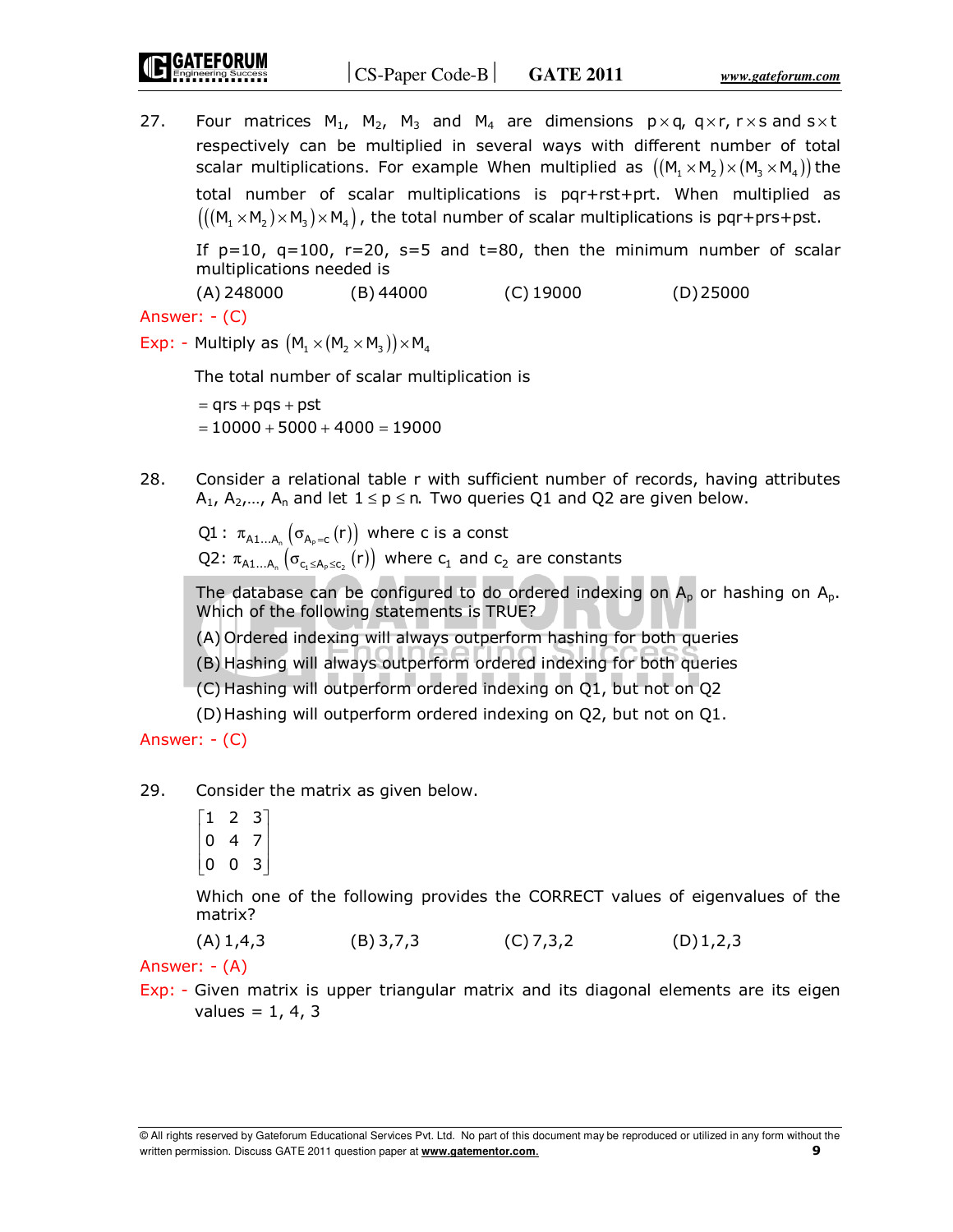30. Consider an instruction pipeline with four stages (S1, S2, S3 and S4) each with combinational circuit only. The pipeline registers are required between each stage and at the end of the last stage. Delays for the stages and for the pipeline registers are as given in the figure.



 What is the approximate speed up of the pipeline in steady state under ideal conditions when compared to the corresponding non-pipeline implementation?

 $(A)$  4.0 (B) 2.5 (C) 1.1 (D) 3.0 Answer: - (B) Exp:  $-\frac{(5+6+11+8)}{(11+1)}$  $\overline{(11+1)}$  $\frac{5+6+11+8)}{(11+1)} = \frac{30}{12} = 2.5$  $\frac{+6+11+8)}{(11+1)} = \frac{30}{12} =$ 

31. Definition of a language L with alphabet  $\{a\}$  is given as following

L =  $\{a^{nk} \mid k > 0$ , and n is a positive integer constant $\}$ 

What is the minimum number of states needed in a DFA to recognize L?



- 32. An 8KB direct mapped write-back cache is organized as multiple blocks, each of size 32-bytes. The processor generates 32-bit addresses. The cache controller maintains the tag information for each cache block comprising of the following.
	- 1 Valid bit

1 Modified bit

 As many bits as the minimum needed to identify the memory block mapped in the cache.

 What is the total size of memory needed at the cache controller to store metadata (tags) for the cache?

 (A) 4864 bits (B) 6144bits (C) 6656bits (D) 5376bits Answer: - (D)

<sup>©</sup> All rights reserved by Gateforum Educational Services Pvt. Ltd. No part of this document may be reproduced or utilized in any form without the written permission. Discuss GATE 2011 question paper at **www.gatementor.com**. **10**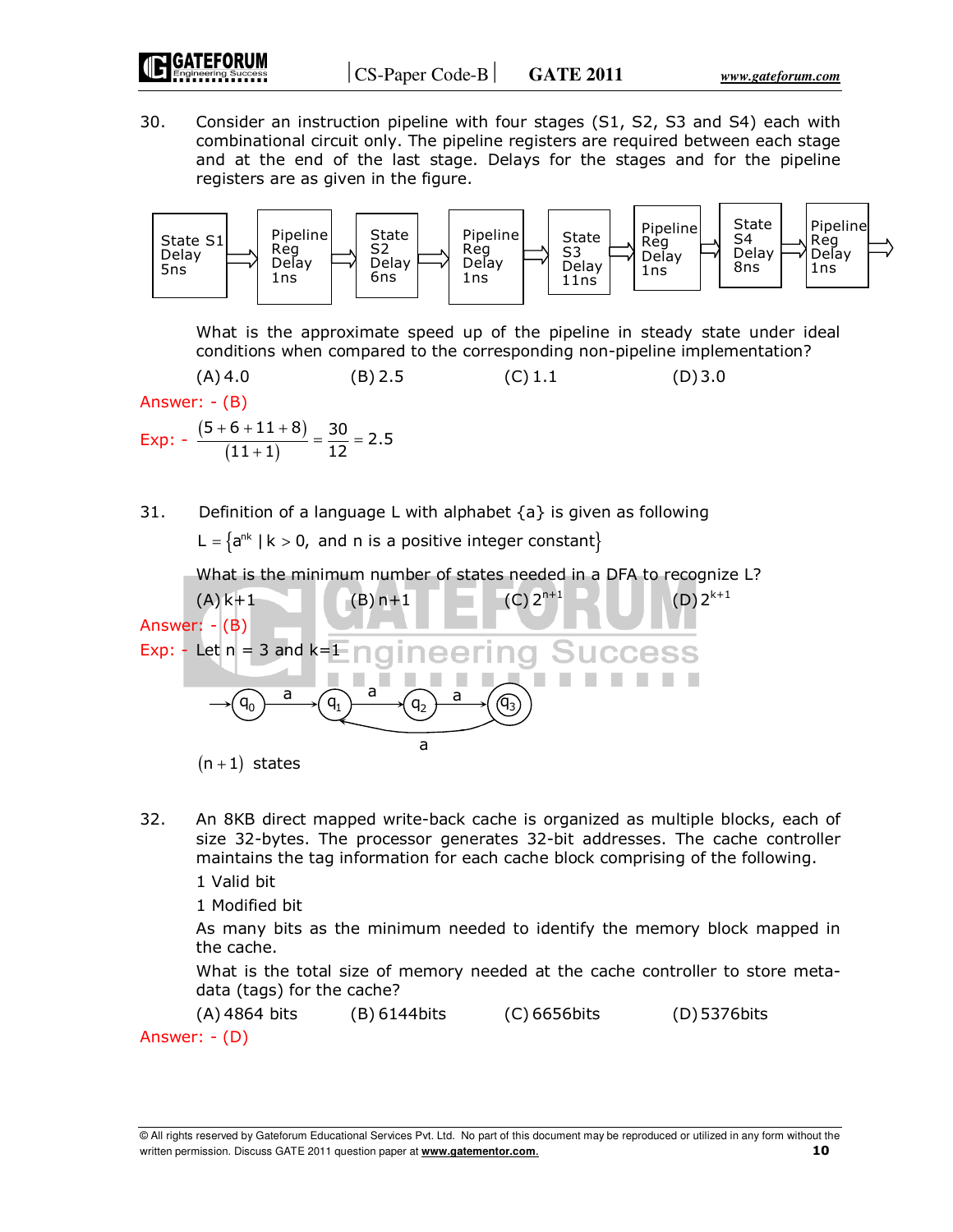

Exp: -



Required answer =  $256 \times (19 + 2) = 5376$  bits

33. An application loads 100 libraries at startup. Loading each library requires exactly one disk access. The seek time of the disk to a random location is given as 10ms. Rotational speed of disk is 6000rpm. If all 100 libraries are loaded from random locations on the disk, how long does it take to load all libraries? (The time to transfer data from the disk block once the head has been positioned at the start of the block may be neglected)

 (A) 0.50s (B) 1.50s (C) 1.25s (D) 1.00s Answer: - (B)

- Exp: 6000 rotations \_\_\_\_\_\_\_\_ 60 sec
	- 1 rotation 10 ms
	- ∴ Rotational latency = 5ms

Time for one disk access  $= 15$  ms

Time to load all libraries =  $15 \times 100 = 1500$  ms =  $1.5$  sec

34. A deterministic finite automation (DFA) D with alphabet  $\Sigma = \{a, b\}$  is given below



 Which of the following finite state machines is a valid minimal DFA which accepts the same language as D?

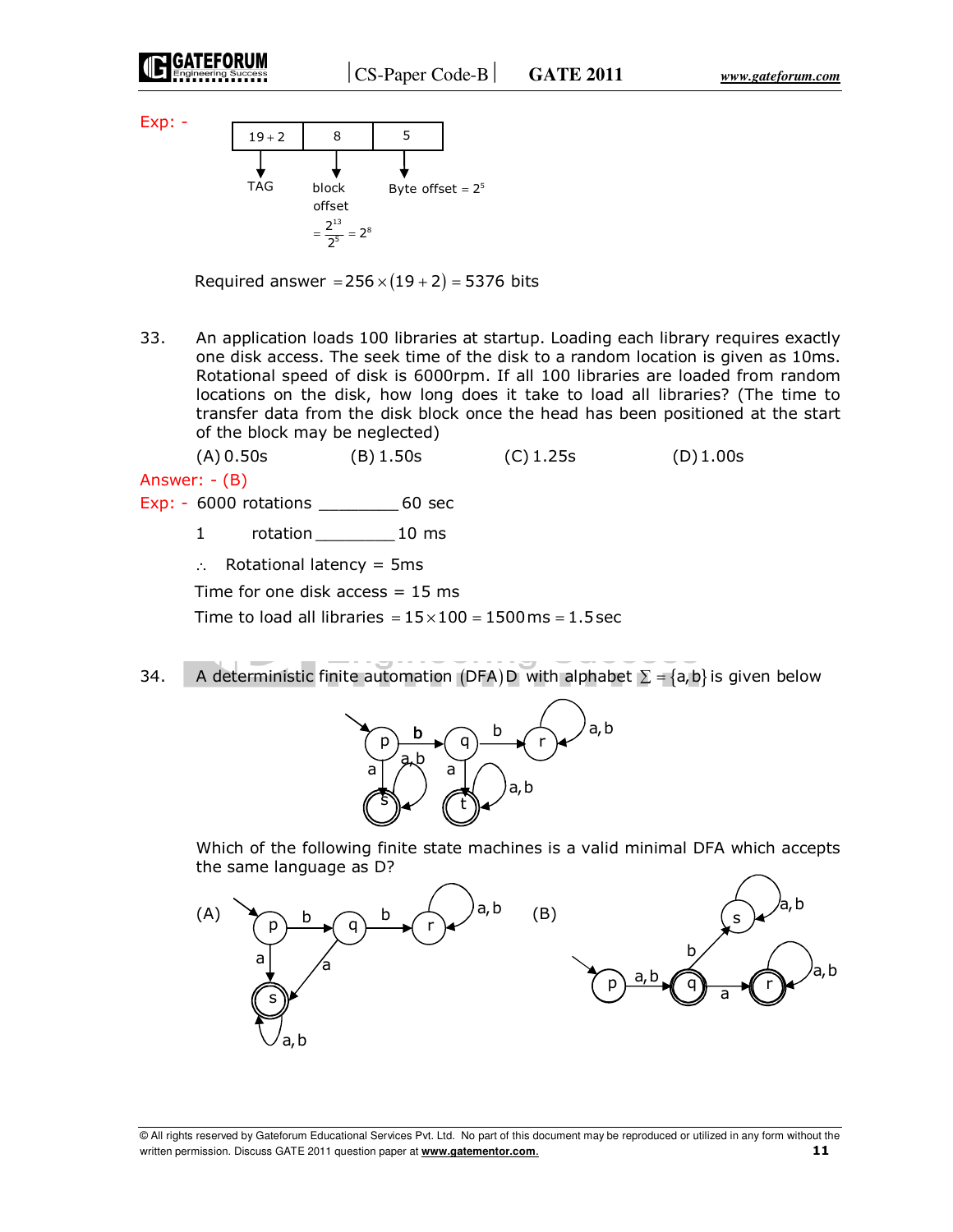



Answer: - (A)

 $p \rightarrow p'$  q s a b a a,b b

Exp: - Options B and C will accept the string b Option – D will accept the string "bba" Both are invalid strings.

So the minimized DFA is option A

35. The following is comment written for a C function

 $/*$  This function computes the roots of a quadratic equation a.x^2+b.x+c=0. The function stores two real roots in \*root1 and \*root2 and returns the status of validity of roots. It handles four different kinds of cases. (i) When coefficient a is zero irrespective of discriminant  $(iii)$  When discriminant is positive  $(iii)$  When discrimanant is zero  $(iv)$  When discrimanant is negative Only in cases (ii) and (iii), the stored roots are valid. Otherwise 0 is stored in the roots. the function returns 0 when the roots are valid and -1 otherwise. The functin also ensures root1>=root2. int get\_QuadRoots (float a, float b, float c, float \*root1, float \*root2);  $*$  /

 A software test engineer is assigned the job of doing black box testing. He comes up with the following test cases, many of which are redundant.

|                  | Input set |         |        | <b>Expected Output set</b> |                   |                 |
|------------------|-----------|---------|--------|----------------------------|-------------------|-----------------|
| <b>Test Case</b> | a         | b       |        | Root1                      | Root <sub>2</sub> | Return<br>Value |
| T1               | 0.0       | 0.0     | 7.0    | 0.0                        | 0.0               | - 1             |
| T <sub>2</sub>   | 0.0       | 1.0     | 3.0    | 0.0                        | 0.0               | -1              |
| T <sub>3</sub>   | 1.0       | 2.0     | 1.0    | $-1.0$                     | $-1.0$            |                 |
| T <sub>4</sub>   | 4.0       | $-12.0$ | 9.0    | 1.5                        | 1.5               |                 |
| T <sub>5</sub>   | 1.0       | $-2.0$  | $-3.0$ | 3.0                        | $-1.0$            | 0               |
| T6               | 1.0       | 1.0     | 4.0    | 0.0                        | 0.0               | - 1             |

 Which one of the following options provide the set of non-redundant tests using equivalence class partitioning approach from input perspective for black box testing?

 (A) T1,T2,T3,T6 (B) T1,T3,T4,T5 (C) T2,T4,T5,T6 (D) T2,T3,T4,T5 Answer: - (C)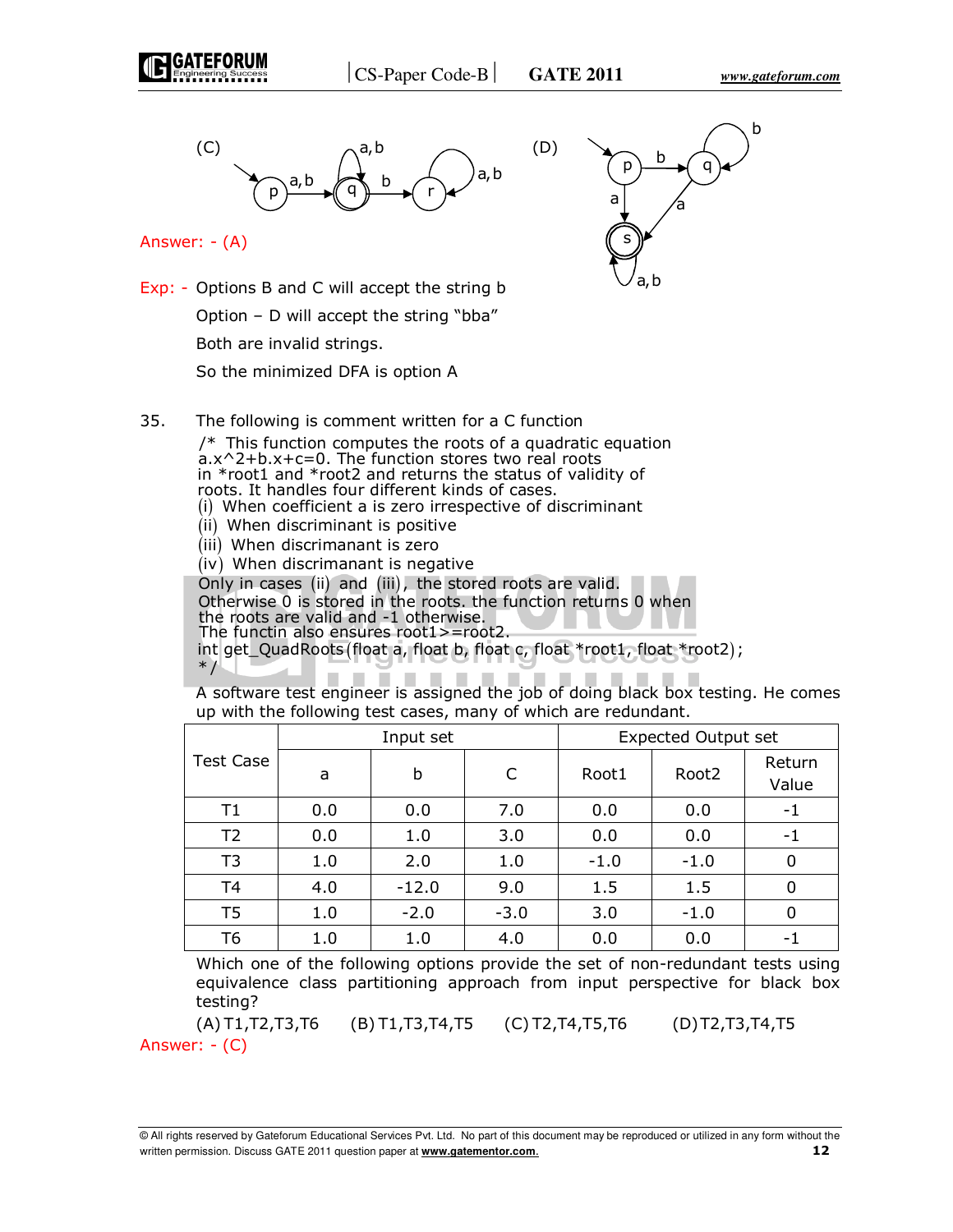Exp: - T<sub>1</sub> and T<sub>2</sub> checking same condition a = 0 hence, any one of T<sub>1</sub> and T<sub>2</sub> is redundant.

 $T_{3}$ ,  $T_{4}$ : in both case discriminant (D)= $b^{2} - 4ac = 0$ . Hence any one of it is redundant.  $T_5$  : D>0

 $T_6$  : D<0

GATEFORUM

36. Database table by name Loan\_Records is given below.

| <b>Borrower</b> | <b>Bank_Manager</b> | Loan_Amount |
|-----------------|---------------------|-------------|
| Ramesh          | Sunderajan          | 10000.00    |
| Suresh          | Ramgopal            | 5000.00     |
| Mahesh          | Sunderajan          | 7000.00     |

 What is the output of the following SQL query? SELECT count(\*)

FROM(

 (SELECT Borrower. Bank\_Manager FROM Loan\_Records) AS S NATURAL JOIN

 (SELECT Bank\_Manager, Loan\_Amount FROM Loan\_Records) AS T );

| (A) 3          | B) 9 | U |  |
|----------------|------|---|--|
| Answer: $-(C)$ |      |   |  |

| Exp: | S               |                |                |               |
|------|-----------------|----------------|----------------|---------------|
|      | <b>Borrower</b> | Bank _ Manager | Bank _ Manager | Loan _ Amount |
|      | Ramesh          | Sunderajan     | Sunderajan     | 10000.00      |
|      | Suresh          | Ramggpal       | Ramgopal       | 5000.00       |
|      | Mahesh          | Sunderjan      | Sunderjan      | 7000.00       |
|      |                 |                |                |               |

After executing the given query, the output would be

| <b>Borrower</b> | <b>Bank_Manager</b> | Load_Amount |
|-----------------|---------------------|-------------|
| Ramesh          | Sunderajan          | 10000.00    |
| Ramesh          | Sunderajan          | 7000.00     |
| Suresh          | Ramgopal            | 5000.00     |
| Mahesh          | Sunderajan          | 10000.00    |
| Mahesh          | Sunderajan          | 7000.00     |

<sup>©</sup> All rights reserved by Gateforum Educational Services Pvt. Ltd. No part of this document may be reproduced or utilized in any form without the written permission. Discuss GATE 2011 question paper at **www.gatementor.com**. **13**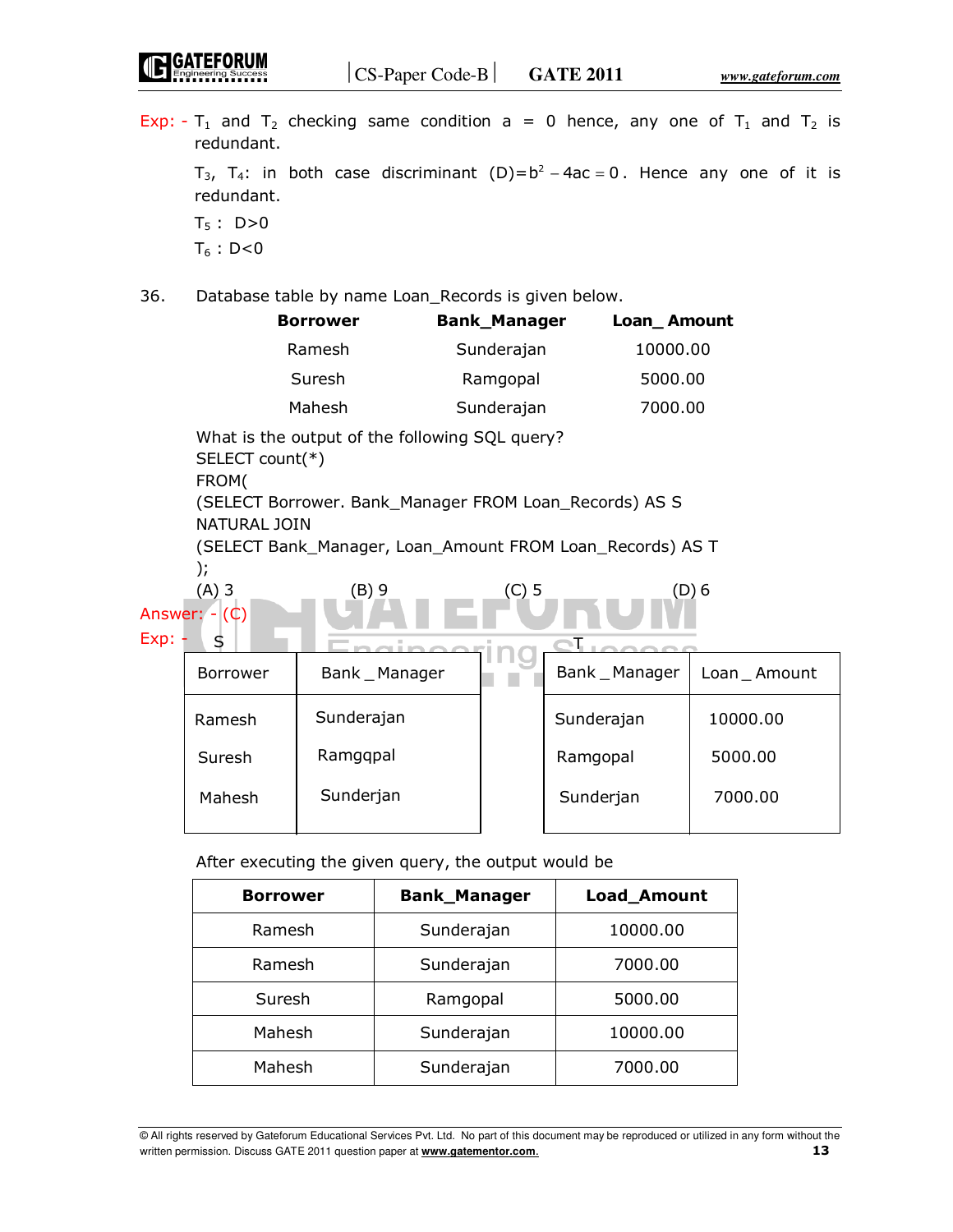37. Consider two binary operators '  $\uparrow$  ' and '  $\downarrow$  ' with the precedence of operator  $\downarrow$ being lower than that of the operator  $\uparrow$  . Operator  $\uparrow$  is right associative while operator  $\downarrow$ , is left associative. Which one of the following represents the parse tree for expression  $(7 \downarrow 3 \uparrow 4 \uparrow 3 \downarrow 2)$ ?





 $\Rightarrow$  7  $\downarrow$  3  $\uparrow$  (4  $\uparrow$  3)  $\downarrow$  2 as  $\uparrow$  is right associative

$$
\Rightarrow 7 \downarrow \left(3 \uparrow \left(4 \uparrow 3\right)\right) \downarrow 2
$$

 $\Rightarrow (7 \downarrow (3 \uparrow (4 \uparrow 3))) \downarrow$  2 as  $\downarrow$  is left associative

38. Consider the languages L1, L2 and L3 as given below  $L1 = \{0^p1^q \mid p, q \in N\}$  $L2 = \left\{0^{p}1^{q} | p, q \in N \text{ and } p = q \right\}$  and

 $L3 = \left\{0^p1^q0^r \mid p, q, r \in \mathbb{N} \text{ and } p = q = r \right\}$ 

Which of the following statements is NOT TRUE?

(A) Push Down Automata (PDA) can be used to recognize L1 and L2

(B) L1 is a regular language

- (C) All the three languages are context free
- (D) Turing machines can be used to recognize all the languages

<sup>©</sup> All rights reserved by Gateforum Educational Services Pvt. Ltd. No part of this document may be reproduced or utilized in any form without the written permission. Discuss GATE 2011 question paper at **www.gatementor.com**. **14**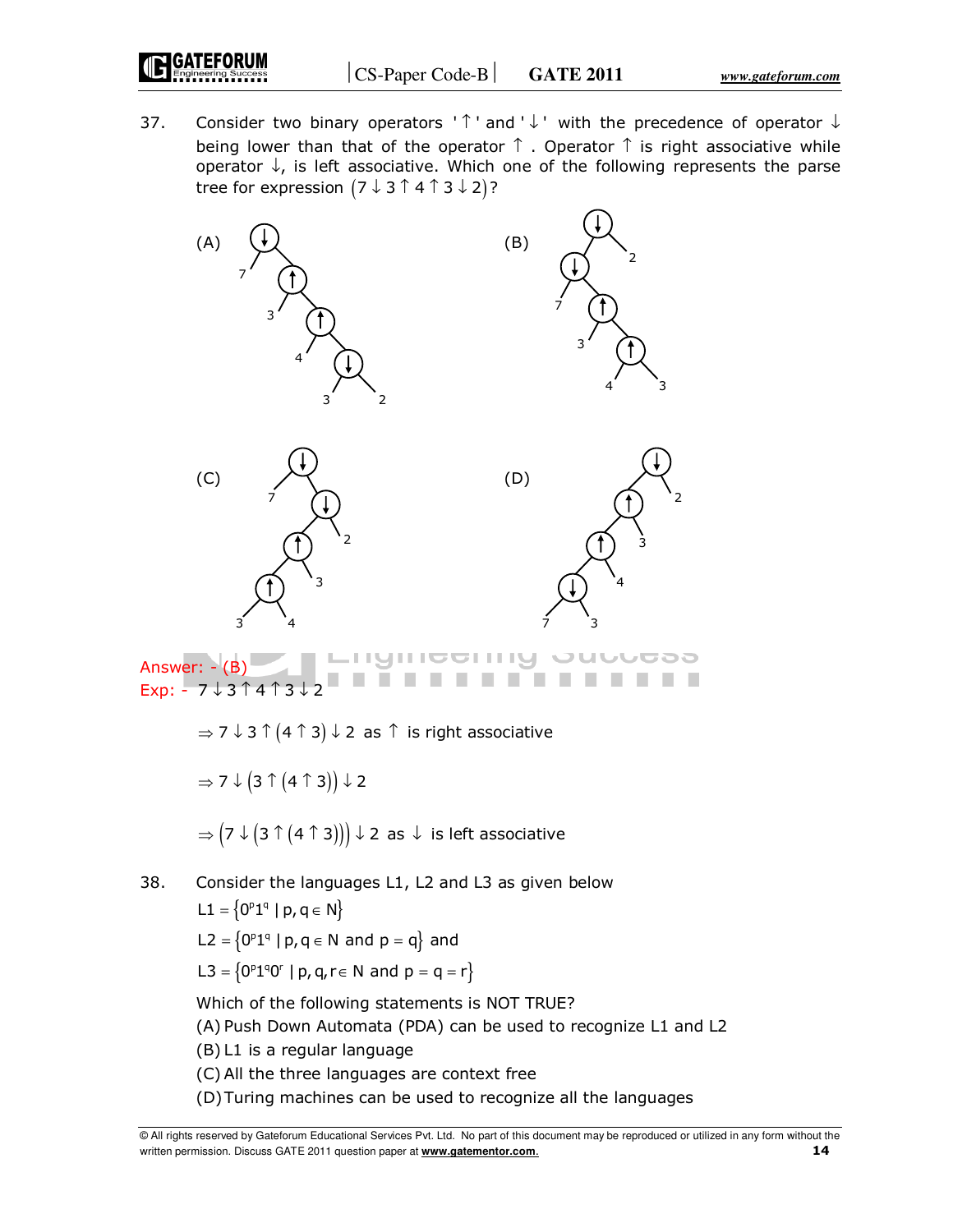

Answer: - (C)

- Exp: L1: regular language
	- L2: context free language
	- L3: context sensitive language
- 39. On a non-pipelined sequential processor, a program segment, which is a part of the interrupt service routine, is given to transfer 500 bytes from an I/O device to memory.

 Initialize the address register Initialize the count to 500

LOOP: Load a byte from device

Store in memory at address given by address register

Increment the address register

Decrement the count

If count  $!= 0$  go to LOOP

 Assume that each statement in this program is equivalent to a machine instruction which takes one clock cycle to execute if it is a non-load/store instruction. The load-store instructions take two clock cycles to execute.

 The designer of the system also has an alternate approach of using the DMA controller to implement the same transfer. The DMA controller requires 20 clock cycles for initialization and other overheads. Each DMA transfer cycle takes two clock cycles to transfer one byte of data from the device to the memory.

 What is the approximate speedup when the DMA controller based design is used in place of the interrupt driven program based input-output?

 $(A)$  3.4 (B) 4.4 (C) 5.1 (D) 6.7

Answer: - (A)

Exp: - No. of clock cycles required by using load-store approach =  $2 + 500 \times 7 = 3502$ and that of by using DMA =  $20 + 500 \times 2 = 1020$ 

Required speed up =  $\frac{3502}{1020}$  = 3.4  $=\frac{3302}{1000}$  =

40. We are given a set of n distinct elements and an unlabeled binary tree with n nodes. In how many ways can we populate the tree with the given set so that it becomes a binary search tree?

(A) 0 (B) 1 (C) n! (D)  $\frac{1}{n+1}$ . <sup>2n</sup>C<sub>n</sub>  $\frac{1}{n+1}$ . <sup>2n</sup>C<sub>n</sub>

## Answer: - (D)

41. Which one of the following options is CORRECT given three positive integers x, y and z, and a predicate

$$
P(x) = \neg(x = 1) \land \forall y (\exists z (x = y * z) \Rightarrow (y = x) \lor (y = 1))
$$

 $(A)$  P(x) being true means that x is a prime number

<sup>©</sup> All rights reserved by Gateforum Educational Services Pvt. Ltd. No part of this document may be reproduced or utilized in any form without the written permission. Discuss GATE 2011 question paper at **www.gatementor.com**. **15**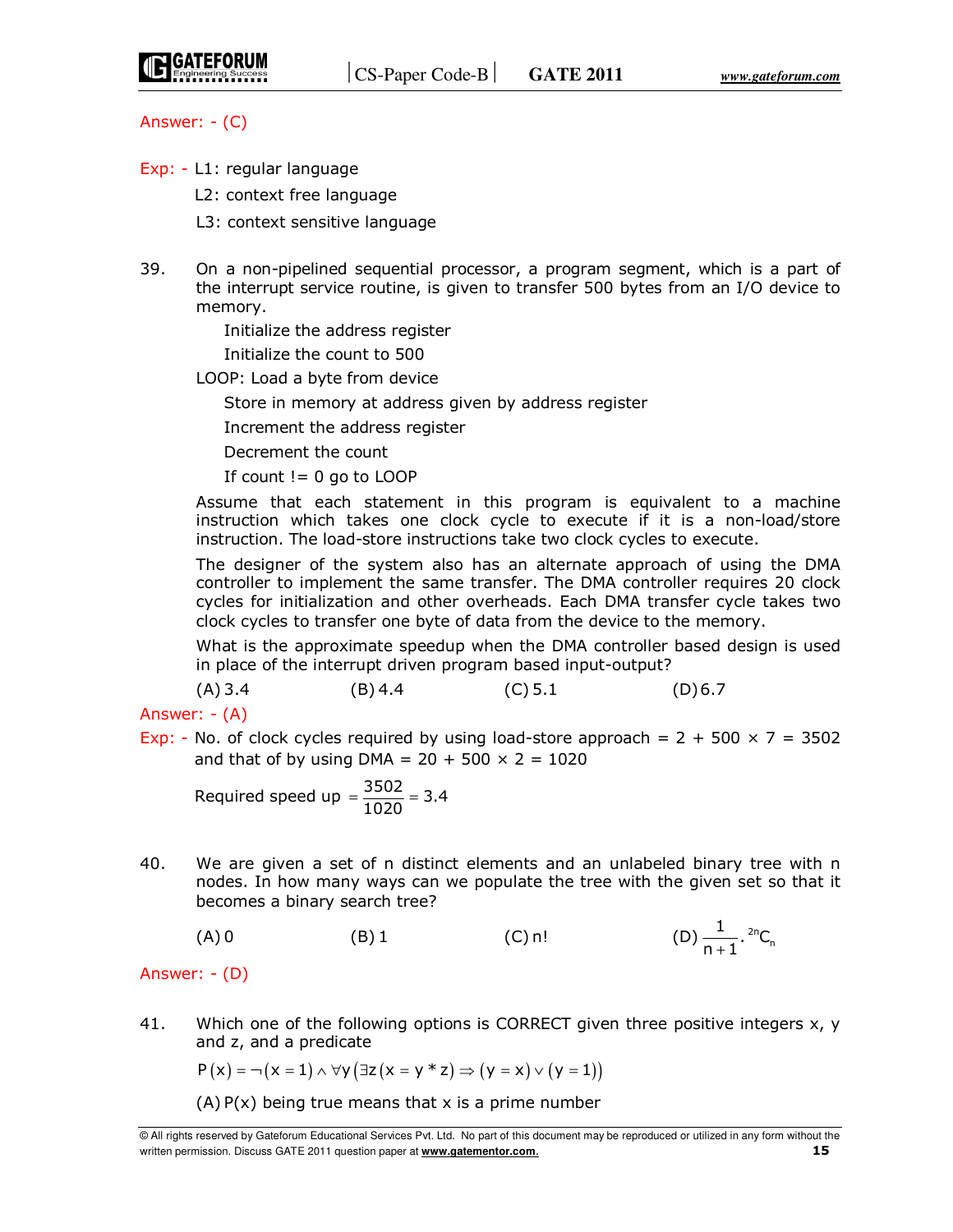(B)  $P(x)$  being true means that x is a number other than 1

 $(C) P(x)$  is always true irrespective of the value of x

 $(D)P(x)$  being true means that x has exactly two factors other than 1 and x Answer: - (A)

42. Given  $i = \sqrt{-1}$ , what will be the evaluation of the definite integral / 2 0 cos x + i sin x<br>cos x – i sin x  $\int_0^{\pi/2}$  COS X +  $\int_{0}^{1} \frac{\cos x + \sin x}{\cos x - \cos x}$  $(A) 0$  (B) 2 (C) –i (D) i

Answer: - (D)

$$
Exp: -\int_0^{\frac{\pi}{2}} \frac{e^{ix}}{e^{-ix}} dx = \int_0^{\frac{\pi}{2}} e^{2ix} dx
$$

$$
= \left(\frac{e^{2ix}}{2i}\right)_0^{\frac{\pi}{2}} = \frac{1}{2i} \left[e^{i\pi} - 1\right] = \frac{1}{2i} \left[\cos \pi + i \sin \pi - 1\right] = \frac{1}{2i} \left[-1 + 0 - 1\right] = \frac{-2}{2i} = \frac{-1}{i} \times \frac{i}{i} = \frac{-i}{-1} = i
$$

43. Consider a database table T containing two columns X and Y each of type integer. After the creation of the table, one record  $(X= 1, Y=1)$  is inserted in the table.

 Let MX and MY denote the respective maximum values of X and Y among all records in the table at any point in time. Using MX and MY, new records are inserted in the table 128 times with X and Y values being  $MX+1$ ,  $2*MY+1$ respectively. It may be noted that each time after the insertion, values of MX and MY change.

 What will be the output of the following SQL query after the steps mentioned above are carried out?

SELECT Y FROM T WHERE X=7;

(A) 127 (B) 255 (C) 129 (D) 257

Answer: - (A)

Exp: -

| Χ              | Υ   |
|----------------|-----|
| $\mathbf{1}$   | 1   |
| $\overline{2}$ | 3   |
| 3              | 7   |
| 4              | 15  |
| 5              | 31  |
| 6              | 63  |
| 7              | 127 |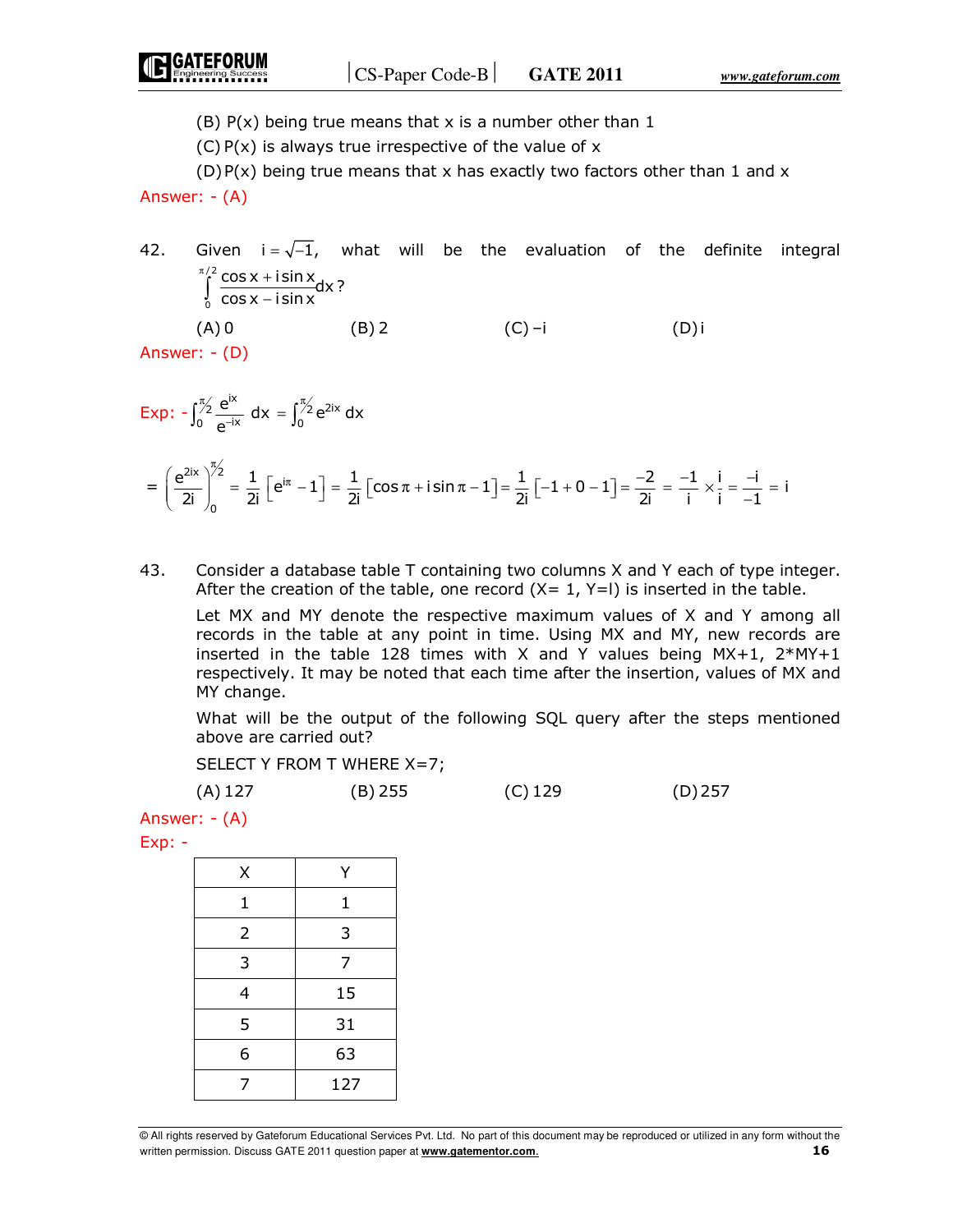- 44. Consider a finite sequence of random values  $X = [x_1, x_2, ... x_n]$ . Let  $\mu_x$  be the mean and  $\sigma_{\rm x}$  be the standard deviation of X .Let another finite sequence Y of equal length be derived from this as  $y_i = a * x_i + b$ , where a and b are positive constants. Let  $\mu_{y}$  be the mean and  $\sigma_{y}$  be the standard deviation of this sequence. Which one of the following statements is INCORRECT?
	- (A) Index position of mode of X in X is the same as the index position of mode of Y in Y.
	- (B) Index position of median of X in X is the same as the index position of median of Y in Y.
	- (C)  $\mu_v = a\mu_x + b$
	- (D)  $\sigma_v = a\sigma_v + b$

Answer: - (D)

45. A deck of 5 cards (each carrying a distinct number from 1 to 5) is shuffled thoroughly. Two cards are then removed one at a time from the deck. What is the probability that the two cards are selected with the number on the first card being one higher than the number on the second card?

(A) 1/5 (B) 4/25 (C) 1/4 (D) 2/5  
\nAnswer: - (A)  
\nExp: - (2,1), (3,2), (4,3), (5,4)  
\nRequired probability = 
$$
\frac{4}{5 \times 4} = \frac{4}{20} = \frac{1}{5}
$$

46. Consider the following table of arrival time and burst time for three processes P0, P1 and P2.

| <b>Process</b> | <b>Arrival time Burst Time</b> |                 |
|----------------|--------------------------------|-----------------|
| PO             | $0 \text{ ms}$                 | 9 ms            |
| P1             | $1 \text{ ms}$                 | 4ms             |
| P2             | 2 ms                           | 9 <sub>ms</sub> |

 The pre-emptive shortest job first scheduling algorithm is used. Scheduling is carried out only at arrival or completion of processes. What is the average waiting time for the three processes?

 $(A) 5.0$  ms  $(B) 4.33$  ms  $(C) 6.33$  ms  $(D) 7.33$  ms Answer: - (A)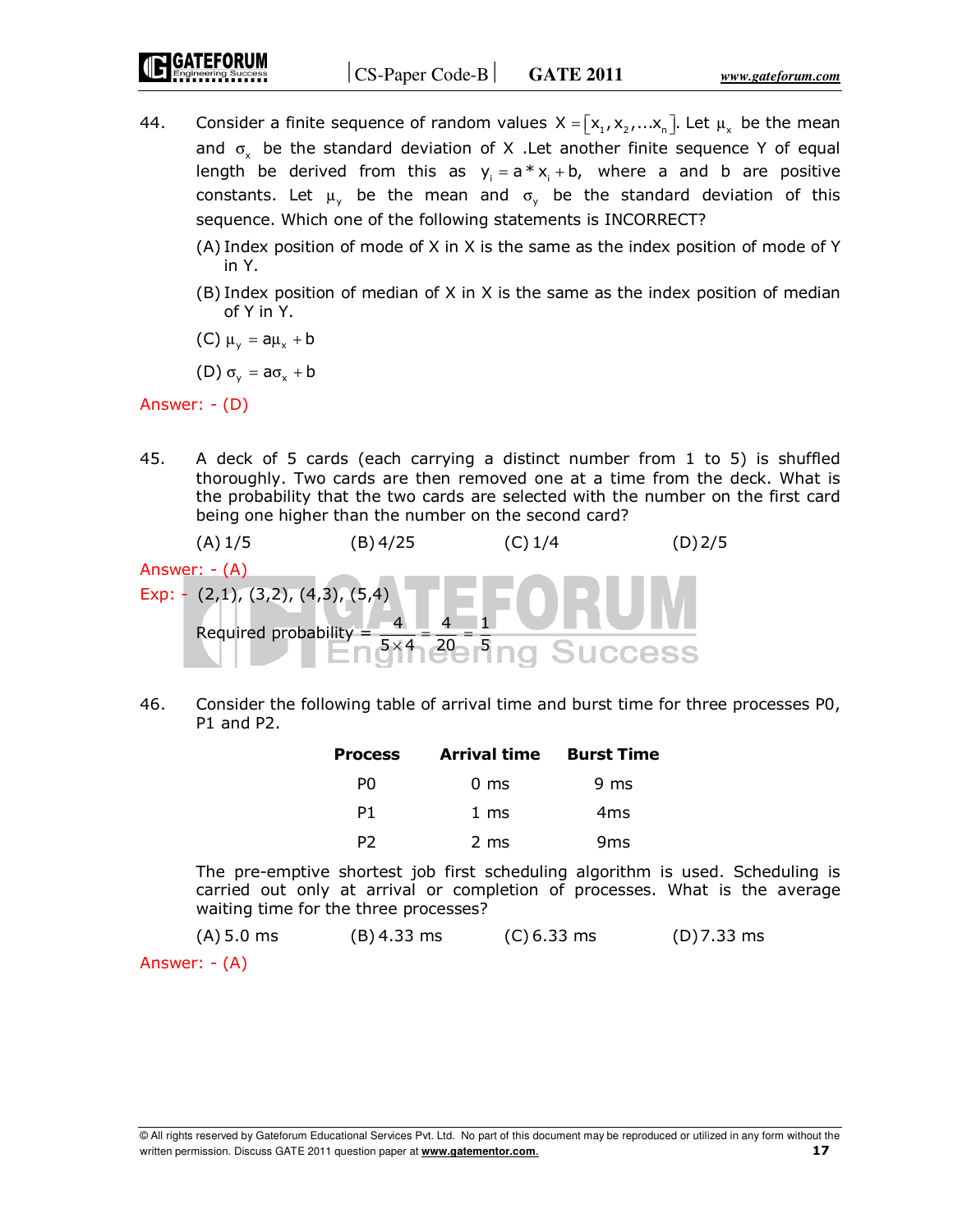Exp: -

$$
\begin{array}{c|ccccc}\n & P_0 & P_1 & P_0 & P_2 \\
\hline\n0 & 1 & 5 & 13 & 22\n\end{array}
$$

Average waiting time =  $\frac{4+11}{3}$  = 5 ms  $=\frac{4+11}{2}$  =

47. Consider evaluating the following expression tree on a machine with load-store architecture in which memory can be accessed only through load and store instructions. The variables a, b, c, d and e are initially stored in memory. The binary operators used in this expression tree can be evaluated by the machine only when the operands are in registers. The instructions produce result only in a register. If no intermediate results can be stored in memory, what is the minimum number of registers needed to evaluate this expression?



Total 3 Registers are required minimum

<sup>©</sup> All rights reserved by Gateforum Educational Services Pvt. Ltd. No part of this document may be reproduced or utilized in any form without the written permission. Discuss GATE 2011 question paper at **www.gatementor.com**. **18**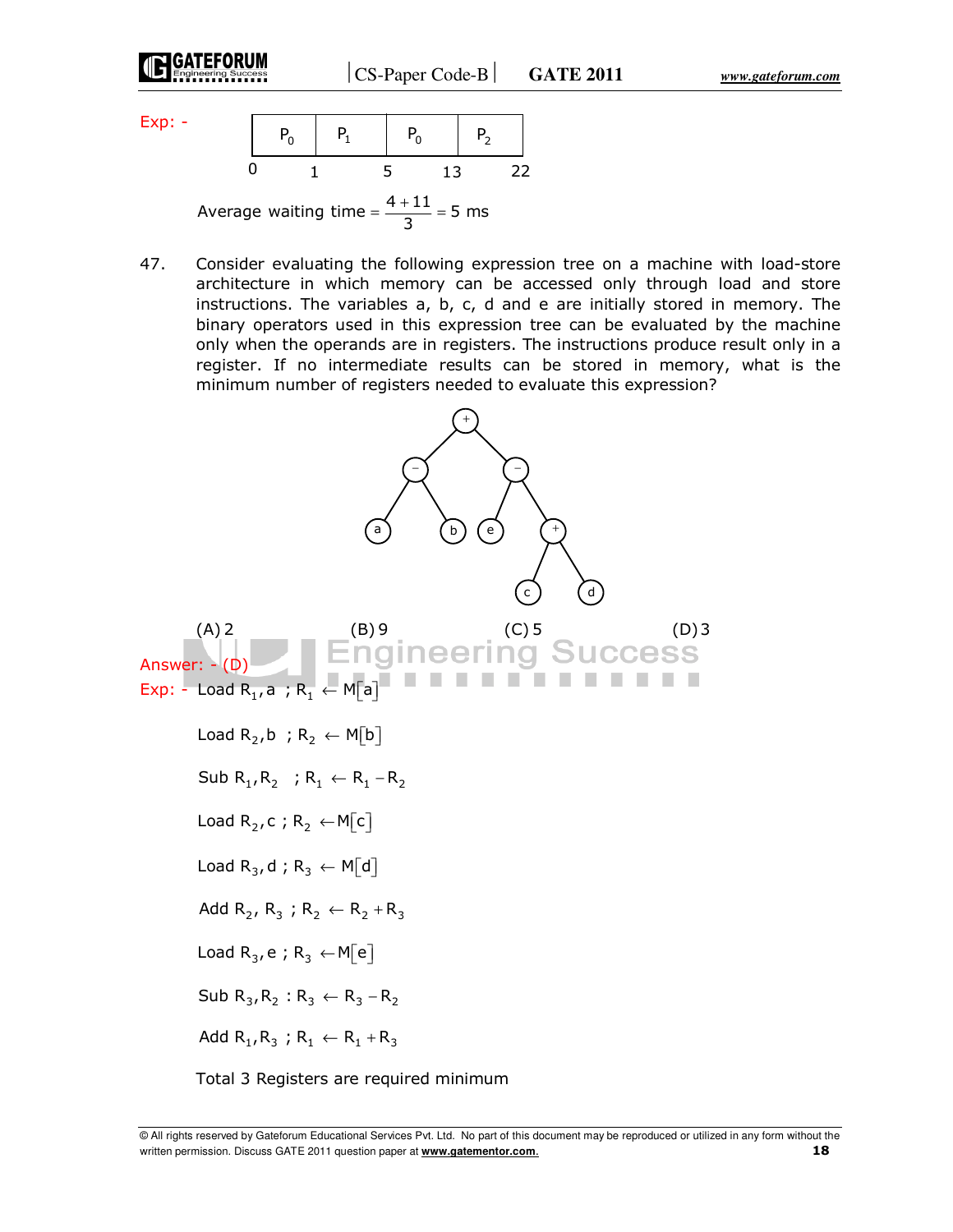## **Common Data Questions: 48 & 49**

Consider the following recursive C function that takes two arguments

```
unsigned int foo (unsigned int n, unsigned int r) {
    if (n > 0) return (n\%r) + foo (n/r, r);
    else return 0;
}
```


49 What is the return value of the function foo when it is called as foo (345, 10) ?

(A) 345 (B) 12 (C) 5 (D) 3 Answer: - (B)  $Exp: - f(345, 10)$  $f(34,10)$  $f(3,10)$ f (0,10) + +  $\ddot{+}$ 5 4  $5 + 4 + 3 = 12$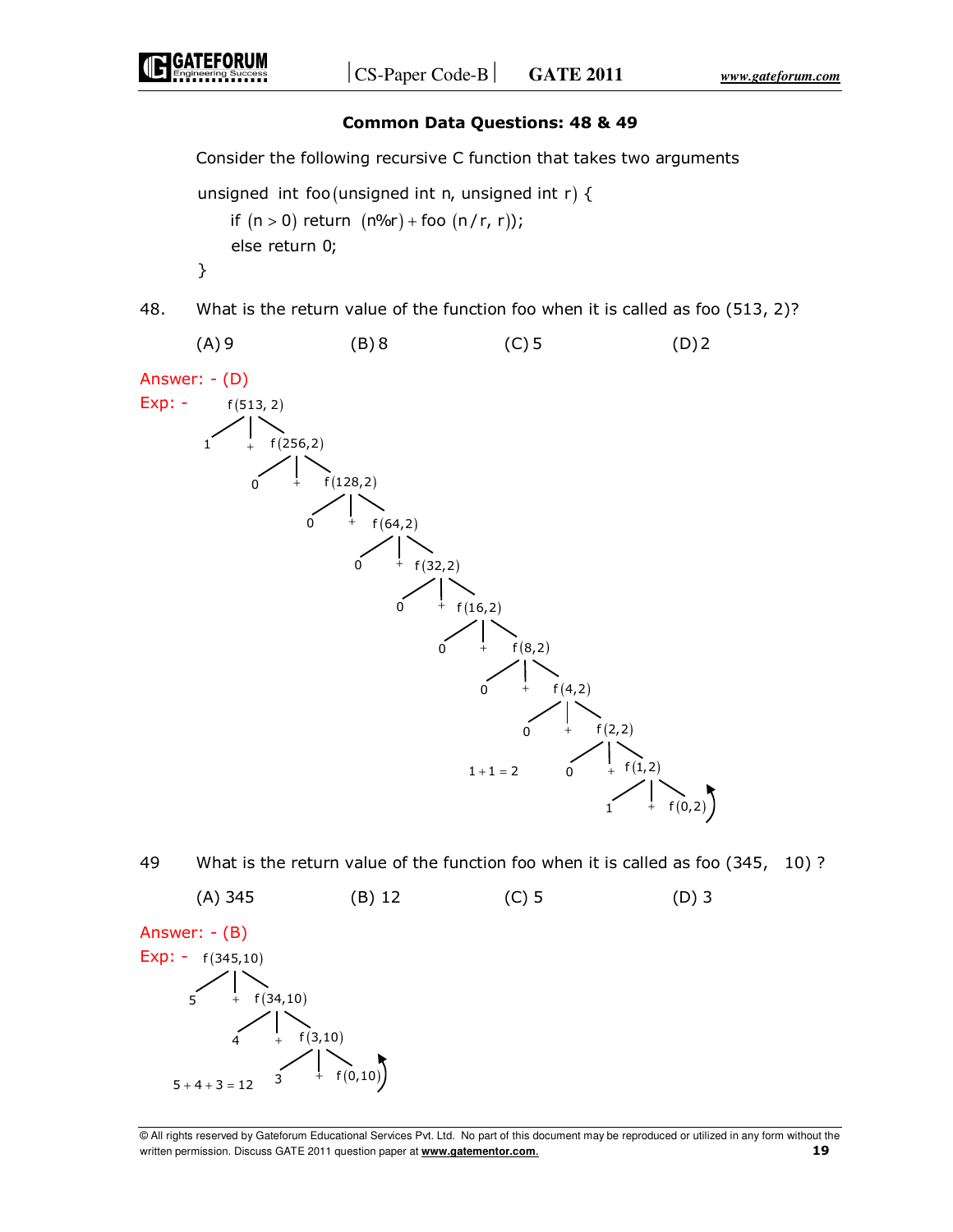

## **Common Data Questions: 50 & 51**

 Consider the following circuit involving three D-type flip-flops used in a certain type of counter configuration.



50. If all the flip-flops were reset to 0 at power on, what is the total number of distinct outputs (states) represented by PQR generated by the counter?

| $(A)$ 3<br>(B)<br>Answer:<br>÷.<br>$Exp: -$ |                | $(C)$ 5<br>(B) 4<br>(D)6   |                             |             |             |          |                |
|---------------------------------------------|----------------|----------------------------|-----------------------------|-------------|-------------|----------|----------------|
|                                             |                | <b>Engineering Success</b> |                             |             |             |          |                |
|                                             | <b>CLOCK</b>   |                            | Inputs                      |             |             | Outputs  |                |
|                                             |                |                            | $D_1 = R$   $D_2 = (P + R)$ | $D_3 = Q R$ | P           | 0        | $\mathsf{R}$   |
|                                             | 1              | $\mathbf 0$                |                             | 0           | $\mathbf 0$ |          | $\mathbf 0$    |
|                                             | 2              | $\Omega$                   | 1                           | 1           | $\Omega$    |          | 1              |
|                                             | 3              |                            | $\Omega$                    |             |             | $\Omega$ | $\overline{0}$ |
|                                             | $\overline{4}$ | $\Omega$                   | $\Omega$                    | 0           | $\Omega$    | $\Omega$ | 0              |

So Total number of distinct outputs is 4

51. If at some instance prior to the occurrence of the clock edge, P. Q and R have a value 0, 1 and 0 respectively, what shall be the value of PQR after the clock edge?  $(A) 000$  (B) 001 (C) 010 (D) 011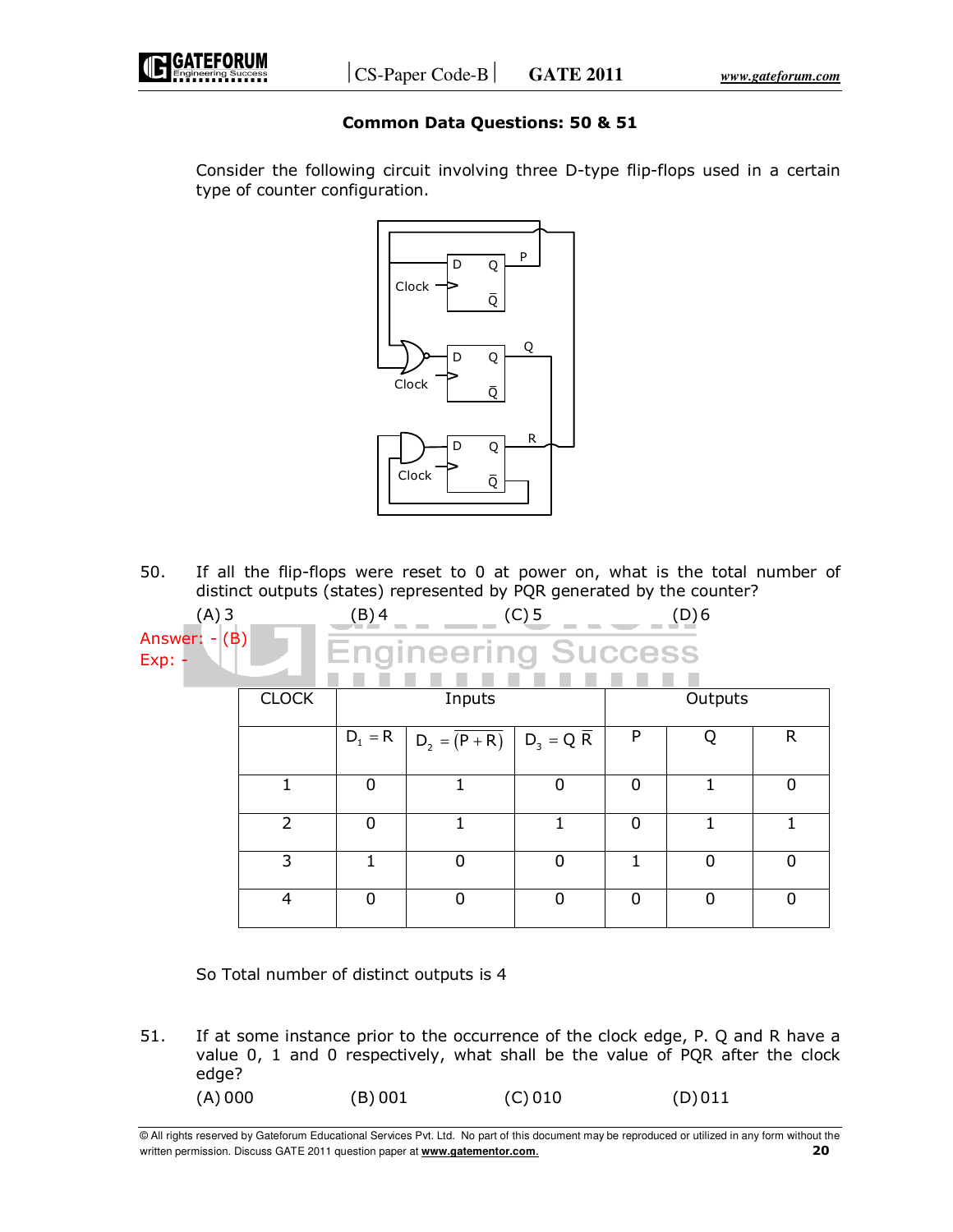

Answer: - (D)

Exp: -From the Table Shown in the explanation of question 50, if first state is 010 next State is 011

### **Linked Answer Questions: Q.52 to Q.55 Carry Two Marks Each**

## **Statement for Linked Answer Questions: 52 & 53**

An undirected graph G(V,E) contains  $n (n > 2)$  nodes named  $v_1, v_2, \ldots, v_n$ . Two nodes  $v_i$ ,  $v_j$  are connected if and only if  $0 < |i - j| \le 2$ . Each edge  $(v_i, v_j)$  is assigned a weight  $i + j$ . A sample graph with  $n = 4$  is shown below



52. What will be the cost of the minimum spanning tree (MST) of such a graph with n nodes?



53. The length of the path from  $v_5$  to  $v_6$  in the MST of previous question with n = 10 is

 $(A) 11$  (B) 25 (C) 31 (D) 41 Answer: - (C)



 $12 + 8 + 4 + 3 + 6 + 10 = 31$ 

<sup>©</sup> All rights reserved by Gateforum Educational Services Pvt. Ltd. No part of this document may be reproduced or utilized in any form without the written permission. Discuss GATE 2011 question paper at **www.gatementor.com**. **21**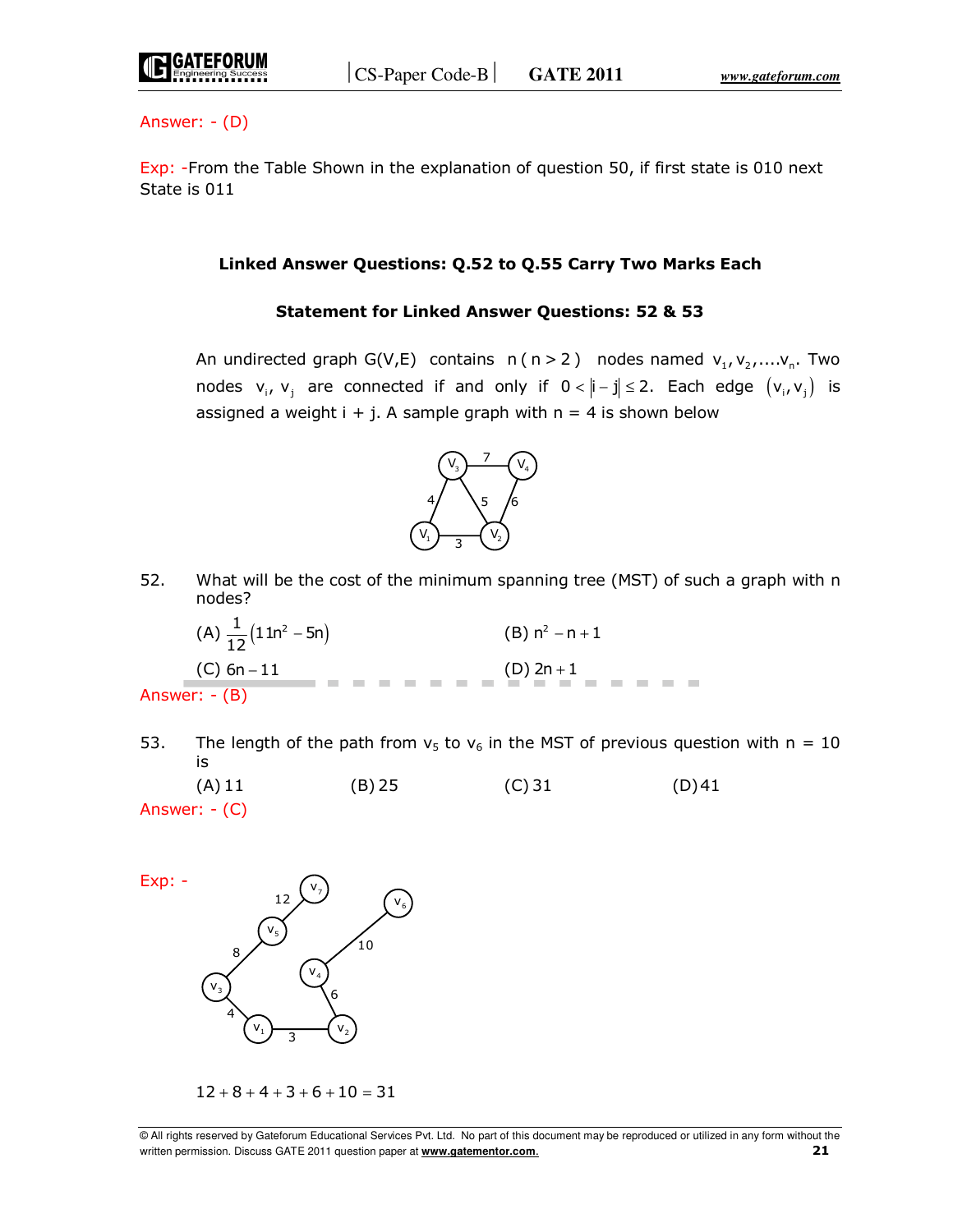## **Statement for Linked Answer Questions: 54 & 55**

Consider a network with five nodes, N1 to N5, as shown below



 The net work uses a Distance Vector Routing protocol. Once the routes have stabilized, the distance vectors at different nodes are as following

- $N1$  :  $(0, 1, 7, 8, 4)$
- $N2: (1, 0, 6, 7, 3)$
- $N3: (7,6,0,2,6)$
- $N4$ :  $(8, 7, 2, 0, 4)$
- $N5: (4, 3, 6, 4, 0)$

 Each distance vector is the distance of the best known path at that instance to nodes, N1 to N5, where the distance to itself is 0. Also, all links are symmetric and the cost is identical in both directions. In each round, all nodes exchange their distance vectors with their respective neighbors. Then all nodes update their distance vectors. In between two rounds, any change in cost of a link will cause the two incident nodes to change only that entry in their distance vectors

54. The cost of link N2-N3 reduces to 2 in (both directions). After the next round of updates, what will be the new distance vector at node, N3?

| (A)(3, 2, 0, 2, 5)           | $(B)$ $(3, 2, 0, 2, 6)$ |
|------------------------------|-------------------------|
| $(C)$ $(7, 2, 0, 2, 5)$      | $(D)$ $(7, 2, 0, 2, 6)$ |
| $\Delta$ ncwar: $( \Delta )$ |                         |

Answer: - (A)

Exp: -

|                | דיי |         |
|----------------|-----|---------|
| $\mathsf{N}_1$ |     | $1 + 2$ |
| $N_2$          |     |         |
| $N_3$          |     |         |
| $N_4$<br>$N_5$ |     |         |
|                | 5   | $2 + 3$ |
|                |     |         |

<sub>N</sub>

55. After the update in the previous question, the link N1-N2 goes down. N2 will reflect this change immediately in its distance vector as cost,  $\infty$ . After the NEXT ROUND of update, what will be the cost to N1 in the distance vector of N3?  $(A)$  3 (B) 9 (C) 10 (D) ∞

<sup>©</sup> All rights reserved by Gateforum Educational Services Pvt. Ltd. No part of this document may be reproduced or utilized in any form without the written permission. Discuss GATE 2011 question paper at **www.gatementor.com**. **22**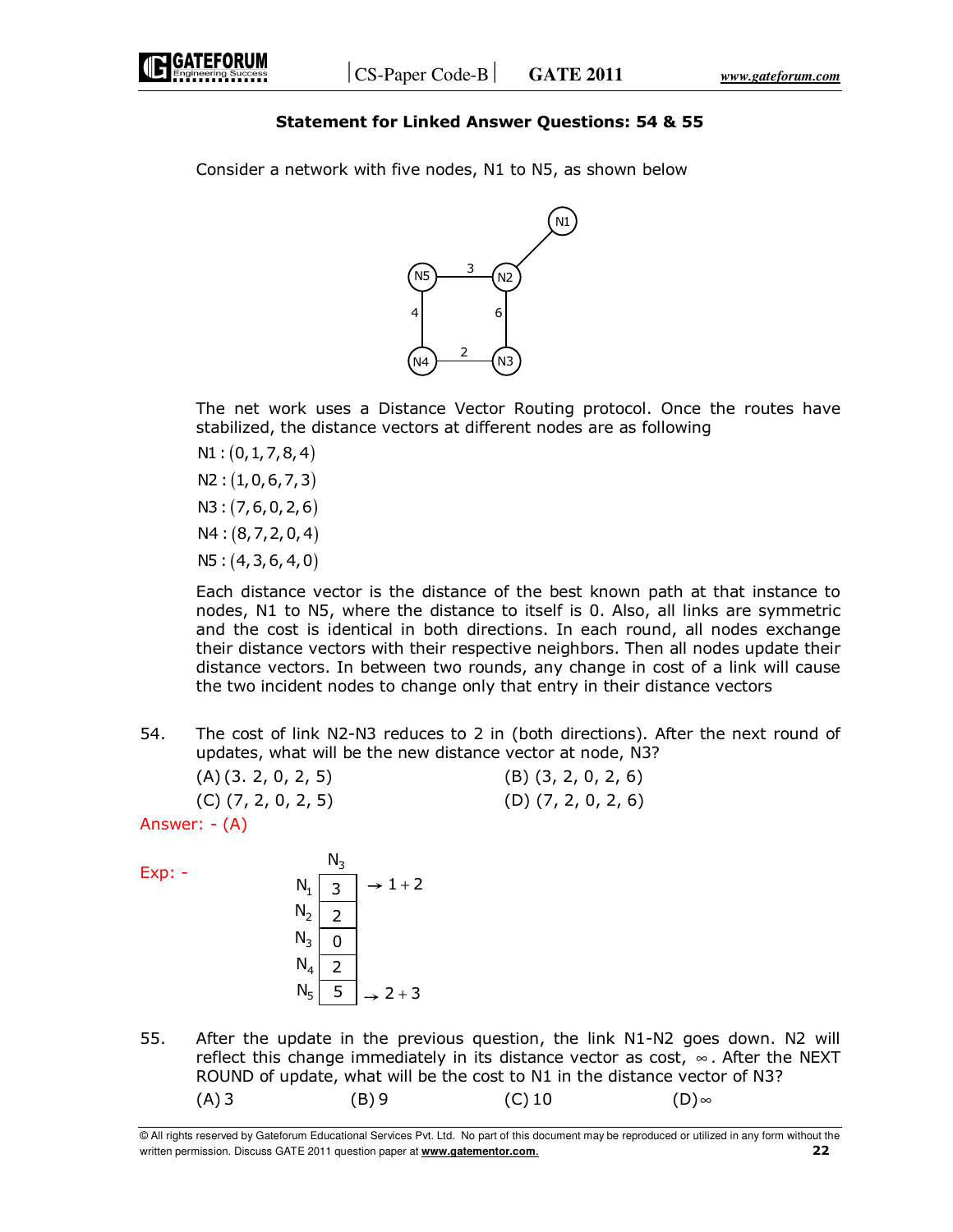Answer: - (C)

Exp: -  $N_3$  has neighbors  $N_2$  and  $N_4$ 

N<sub>2</sub> has made entry  $\infty$ 

 $N_4$  has the distance of 8 to  $N_1$ 

 $N_3$  has the distance of 2 to  $N_4$ 

So  $2 + 8 = 10$ 

#### **Q. No. 56 – 60 Carry One Mark Each**

- 56. If Log  $(P) = (1/2)$ Log  $(Q) = (1/3)$  Log  $(R)$ , then which of the following options is TRUE? (A)  $P^2 = Q^3 R^2$  (B)  $Q^2 = PR$  (C)  $Q^2 = R^3 P$  (D)  $R = P^2 Q^2$ Answer: - (B) Exp:-  $\log P = \frac{1}{2} \log Q = \frac{1}{3} \log (R) = k$  $=$   $\frac{1}{6}$  log Q =  $\frac{1}{6}$  log (R) =  $\therefore$  P =  $b^k$ , Q =  $b^{2k}$ , R =  $b^{3k}$ Now,  $Q^2 = b^{4k} = b^{3k} b^k = PR$
- 57. Choose the most appropriate word(s) from the options given below to complete the following sentence.

 **I contemplated\_\_\_\_\_\_\_\_Singapore for my vacation but decided against it.**

 $(A)$  To visit (B) having to visit (C) visiting (D)for a visit Answer: - (C)

- Exp: Contemplate is a transitive verb and hence is followed by a gerund Hence the correct usage of contemplate is verb+ ing form.
- 58. Choose the most appropriate word from the options given below to complete the following sentence.

 **If you are trying to make a strong impression on your audience, you cannot do so by being understated, tentative or**\_\_\_\_\_\_\_\_\_\_\_\_\_.

| (A) Hyperbolic    | (B) Restrained  |
|-------------------|-----------------|
| (C) Argumentative | (D) Indifferent |

Answer: - (B)

- Exp: The tone of the sentence clearly indicates a word that is similar to understated is needed for the blank. Alternatively, the word should be antonym of strong (fail to make strong impression). Therefore, the best choice is restrained which means controlled/reserved/timid.
- 59. Choose the word from the options given below that is most nearly opposite in meaning to the given word: **Amalgamate**

| (A) Merge     | (B) Split | (C) Collect | (D) Separate |
|---------------|-----------|-------------|--------------|
| Answer: - (B) |           |             |              |
|               |           |             |              |

<sup>©</sup> All rights reserved by Gateforum Educational Services Pvt. Ltd. No part of this document may be reproduced or utilized in any form without the written permission. Discuss GATE 2011 question paper at **www.gatementor.com**. **23**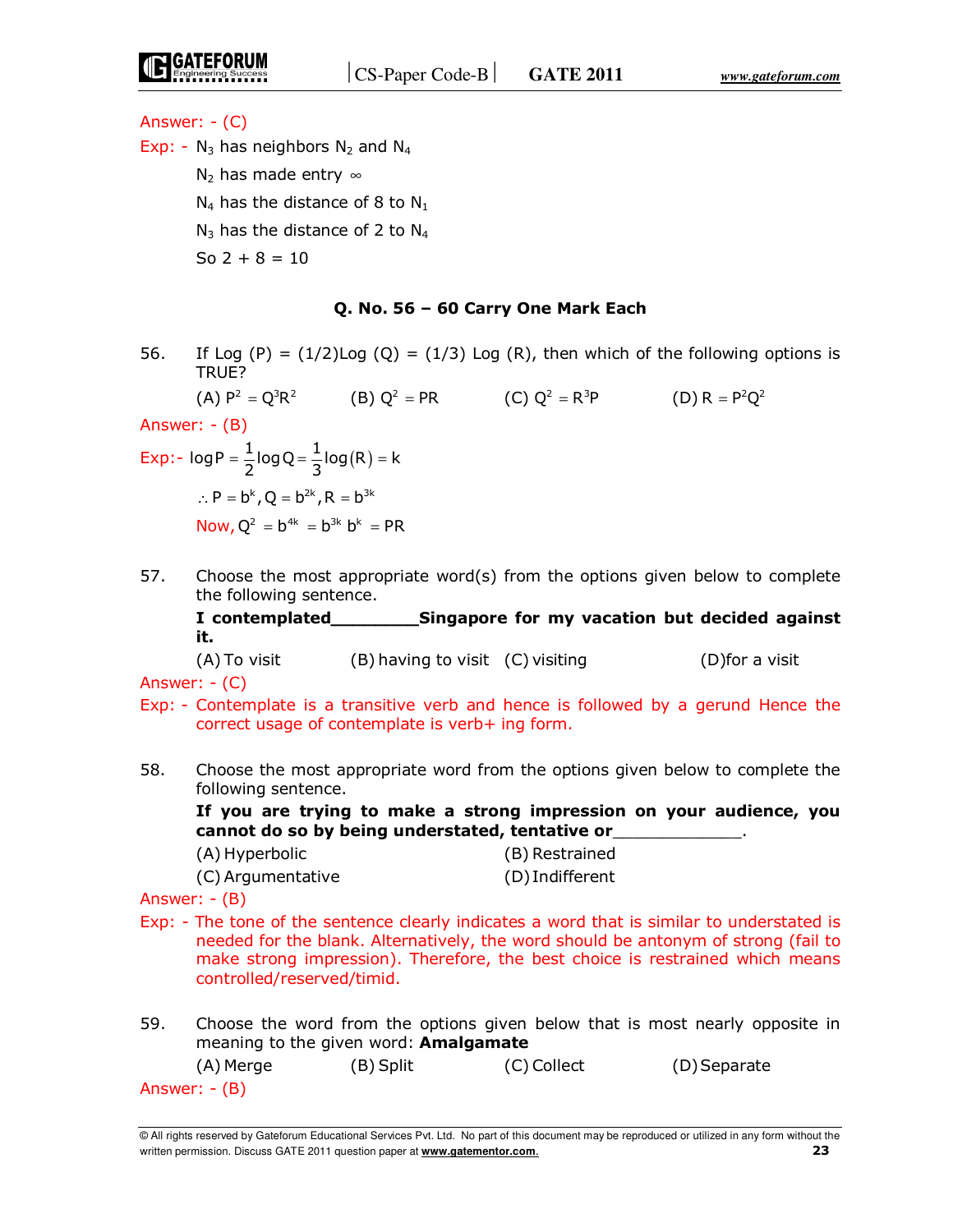- Exp: Amalgamate means combine or unite to form one organization or structure. So the best option here is split. Separate on the other hand, although a close synonym, it is too general to be the best antonym in the given question while Merge is the synonym; Collect is not related.
- 60. Which of the following options is the closest in the meaning to the word below: **Inexplicable**

| (A) Incomprehensible | (B) Indelible  |
|----------------------|----------------|
| (C) Inextricable     | (D) Infallible |

Answer: - (A)

Exp: - Inexplicable means not explicable; that cannot be explained, understood, or accounted for. So the best synonym here is incomprehensible.

## **Q. No. 61 – 65 Carry Two Marks Each**

61. P, Q, R and S are four types of dangerous microbes recently found in a human habitat. The area of each circle with its diameter printed in brackets represents the growth of a single microbe surviving human immunity system within 24 hours of entering the body. The danger to human beings varies proportionately with the toxicity, potency and growth attributed to a microbe shown in the figure below



(Probability that microbe will overcome human immunity system)

 A pharmaceutical company is contemplating the development of a vaccine against the most dangerous microbe. Which microbe should the company target in its first attempt?

 $(A)$  P (B) Q (C) R (D) S

<sup>©</sup> All rights reserved by Gateforum Educational Services Pvt. Ltd. No part of this document may be reproduced or utilized in any form without the written permission. Discuss GATE 2011 question paper at **www.gatementor.com**. **24**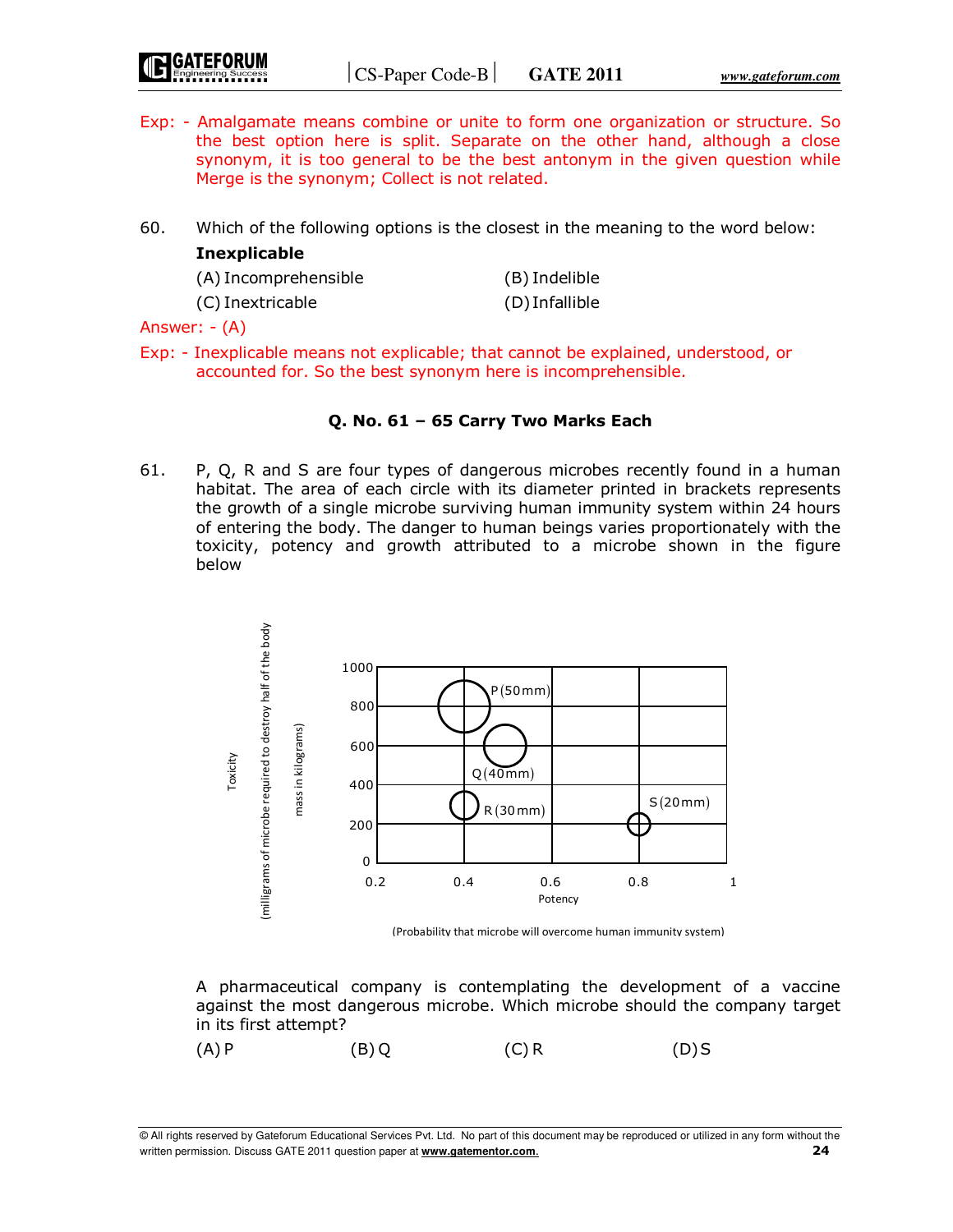Answer: - (D)

Exp: - By observation of the table, we can say S

| Requirement | 800 | 600 | 300 | 200 |
|-------------|-----|-----|-----|-----|
| Potency     | 0.4 | υ.5 | 0.4 | 0.8 |

62. The variable cost  $(V)$  of manufacturing a product varies according to the equation  $V=$  4q, where q is the quantity produced. The fixed cost  $(F)$  of production of same product reduces with q according to the equation  $F = 100/q$ . How many units should be produced to minimize the total cost  $(V+F)$ ?

(A) 5 (B) 4 (C) 7 (D) 6

Answer: (A)

- Exp: Checking with all options in formula:  $(4q+100/q)$  i.e.  $(V+F)$ . Option A gives the minimum cost.
- 63. A transporter receives the same number of orders each day. Currently, he has some pending orders (backlog) to be shipped. If he uses 7 trucks, then at the end of the 4th day he can clear all the orders. Alternatively, if he uses only 3 trucks, then all the orders are cleared at the end of the 10th day. What is the minimum number of trucks required so that there will be no pending order at the end of the 5th day?

(A) 
$$
4
$$
 (B)  $5$  (C)  $6$  (D)  $7$ 

Answer: - (C)

Exp: - Let each truck carry 100 units.

 $2800 = 4n + e$   $n = normal$  $3000 = 10n + e$  e = excess/pending  $n = \frac{100}{3}$ , e =  $\frac{8000}{3}$  $\therefore$  n =  $\frac{100}{2}$ , e =  $5 \text{days} \Rightarrow 500 \text{x} = \frac{5.100}{3} + \frac{8000}{3}$  $\Rightarrow$  500x =  $\frac{3.100}{2}$  +  $\Rightarrow$  500x =  $\frac{8500}{3}$ 17  $\Rightarrow$  x > 5

Minimum possible  $= 6$ 

64. A container originally contains 10 litres of pure spirit. From this container 1 litre of spirit is replaced with 1 litre of water. Subsequently, 1 litre of the mixture is again replaced with 1 litre of water and this process is repeated one more time. How much spirit is now left in the container?

 $(A)$  7.58 litres (B) 7.84 litres (C) 7 litres (D) 7.29 litres